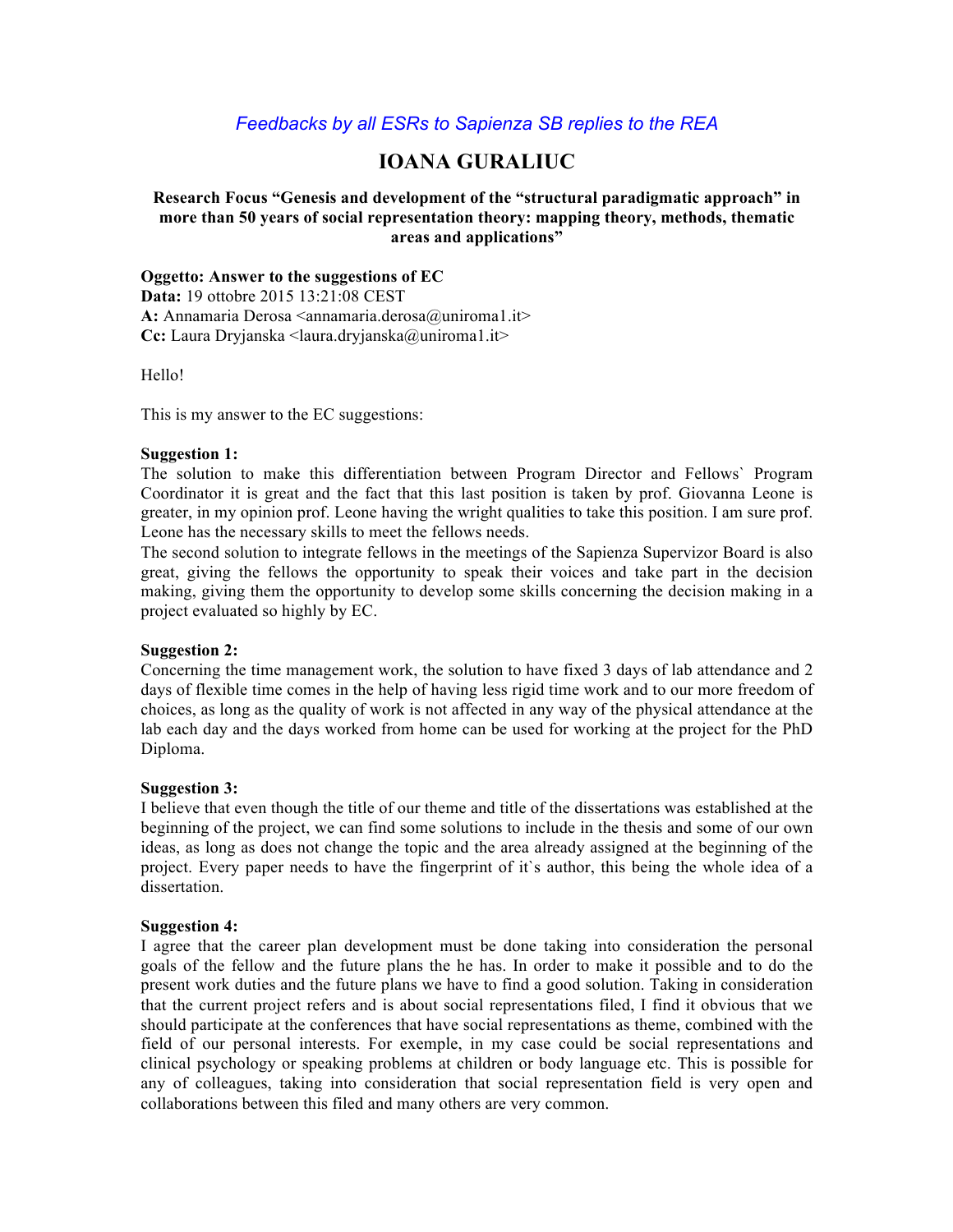### **Suggestion 5:**

About the places of our secondment, we knew since the begging where are we going and this could not be changed after, since the agreements with the co-tutors from the host University were already made. Of course we have to try and to demand as many fruitful results from this period, in order to gain as much knowledge as we can, and this can be done by having a close collaboration between fellow – professor from the host University – Director of the Program from Sapienza.

### **Suggestion 6:**

Taking into account that the virtual library is our tool for our own research, we have to work on it, trying to improve as best the data, so we have correct and extensive results, in order to use as much as we can for our own project. Obviously, we need a balanced time to integrate in our dissertations personal ideas and data, but also the data from the virtual library, from the MTA`s, as we found out long before entering in the project. Basically, we are using and also we are producing the data, learning a lot from the information that we analyse, analyse done with a critical mind and fuelled with previous knowledge from our previous background. We certainly do more than a librarian work. We use our minds to gain knowledge and to further use it in our presentations, conference presentations, abstracts, our final thesis and of course, our future career.

### **Suggestion 7:**

The second supervisor is present, we know about him/her since the begging, beside the co-tutor from the host University from secondment. I believe that the real important idea is to have a real collaboration between the fellows and the other supervisors and more important between the supervisors themselves, in order to fully help the fellow to do a great paper that will have a real chance to be published in an important journal after finishing it.

### **Suggestion 8:**

The fellow should go to the conferences that meat his/her professional and personal interests, but in an equal fair way between all the fellows and with the condition to respect the daily duties that he/her has, in order not to affect the work of the entire team (for exemple, one fellow travels all the world for conferences and another says at the lab doing the work of the one who travels). It has to be a balance between fellows, work and the main goals of the project.

### **Suggestion 9:**

It is important to establish contacts with the possible future job prospects. In this order, until now this possibility of meeting some of these contacts from private sector, during the summer schools or winter schools. However it would be even better to have this king of meeting in less formal ways, having the opportunity to learn more practical things and less theoretical ones.

#### **Suggestion 10:**

In my personal case, this issue is not very important because of my background and also my future plans are in psychology, but this does not mean that I would not be interested to find more about other different topics and areas.

### **Suggestion 11:**

Concerning this suggestion I agree with it and I am looking forward to learn as many interesting things about how to write an article paper and even for the phd thesis. We had this opportunity in the past, when we went at a seminar in the Sapienza Campus, which for me was interesting because a lot of the information was new to me, and also when at the laboratory came a person from the Elsevier and shared with us other interesting ideas. But, I agree with your suggestion,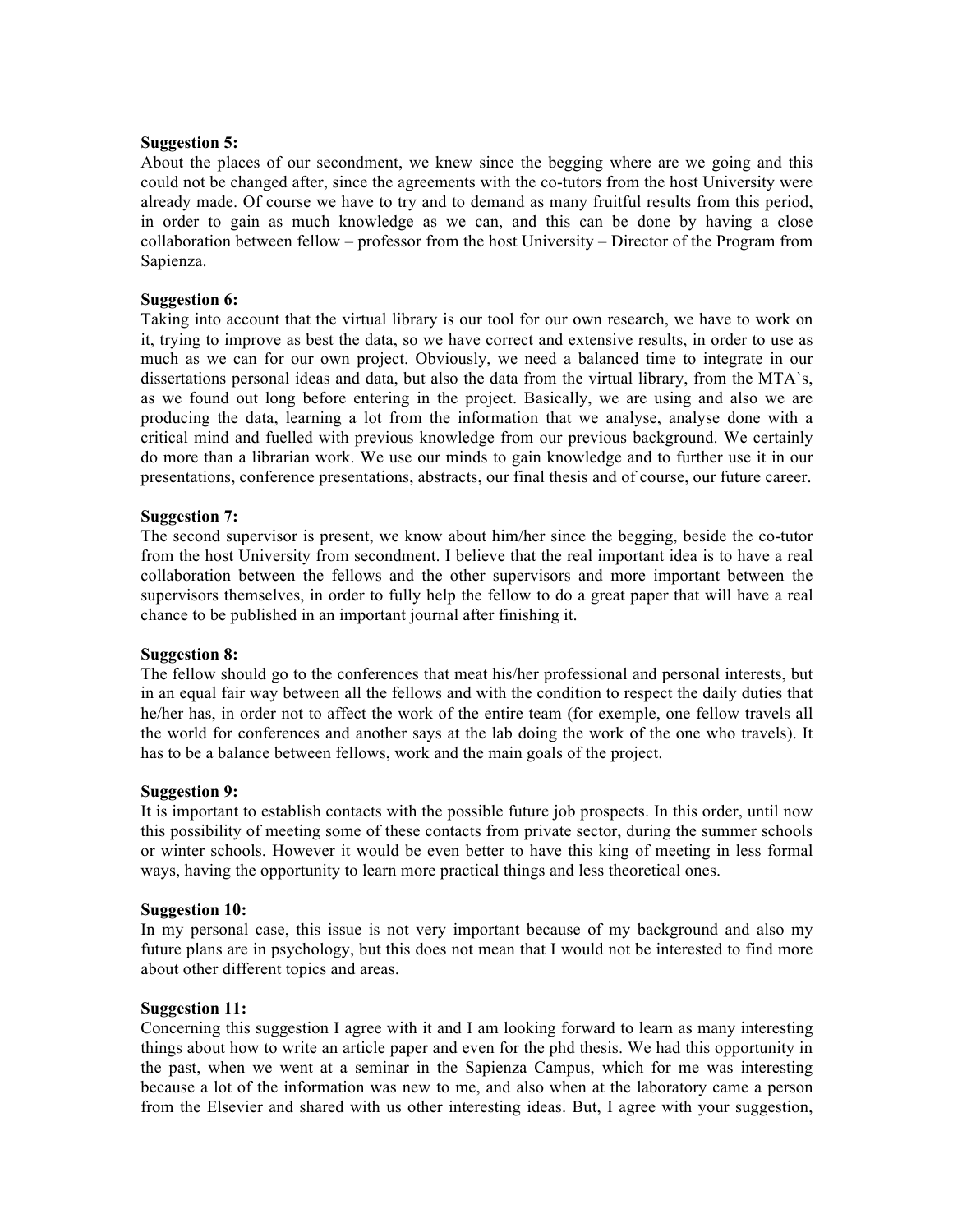because never is too much information and the more people you talk the more knowledge you can learn.

#### **Suggestion 12:**

At the previous winter school and also for summer school we worked at our individualised presentation and it was a great help to learn better how to do a good presentation and to improve as much as we can. It is important to present as often as it is possible, in this way gaining experience. Concerning the presentations, time management has to be improved, in order to have time to fully present our work and to receive feedback – a very important aspect for improvement of work.

#### **Suggestion 13:**

All the presentations, with some exceptions, of the guest-lecturers were on the web site, at our disposition to read them even before presentation took place.

These being said, I strongly believe that every problem has a solution and that the only thing that we need to do is try to find that solution. My opinion is that this program, as all the things in this life, can be improved in order to meet all the wishes of each fellow, as it is possible, but seeing the bigger picture it is a great program that can offer lots of opportunities if you know to see them and to take advantage of them. I started this program with the obvious idea of finishing it in 2017 with my Phd thesis and diploma, I invested a lot of time preparing for it and after entering I invested one year in doing my best. I planned my future goals and plans taking into account these two more years, so I want to finish what I started, without any delay and problems.

I believe that one of the qualities of a profesionist is to think twice before taking a decision, to make sure it is the wright one and when you take the decision you have to do your best to finish it.

These being said, I am looking forward to improve my work, my thesis and to celebrate the day when I will take my PhD Diploma. We are a team and we have to find the best solutions for us and our work!

I clearly want to continue the project and I am willing to work hard to accomplish this job, in the best way possible. This project offered me the chance to meet and collaborate with great scientists, authors and people and to learn a lot from all, to gain experience and to be a better version of me, in just an year – imagine what I can do in two more years!

Thank you! Ioana Guraliuc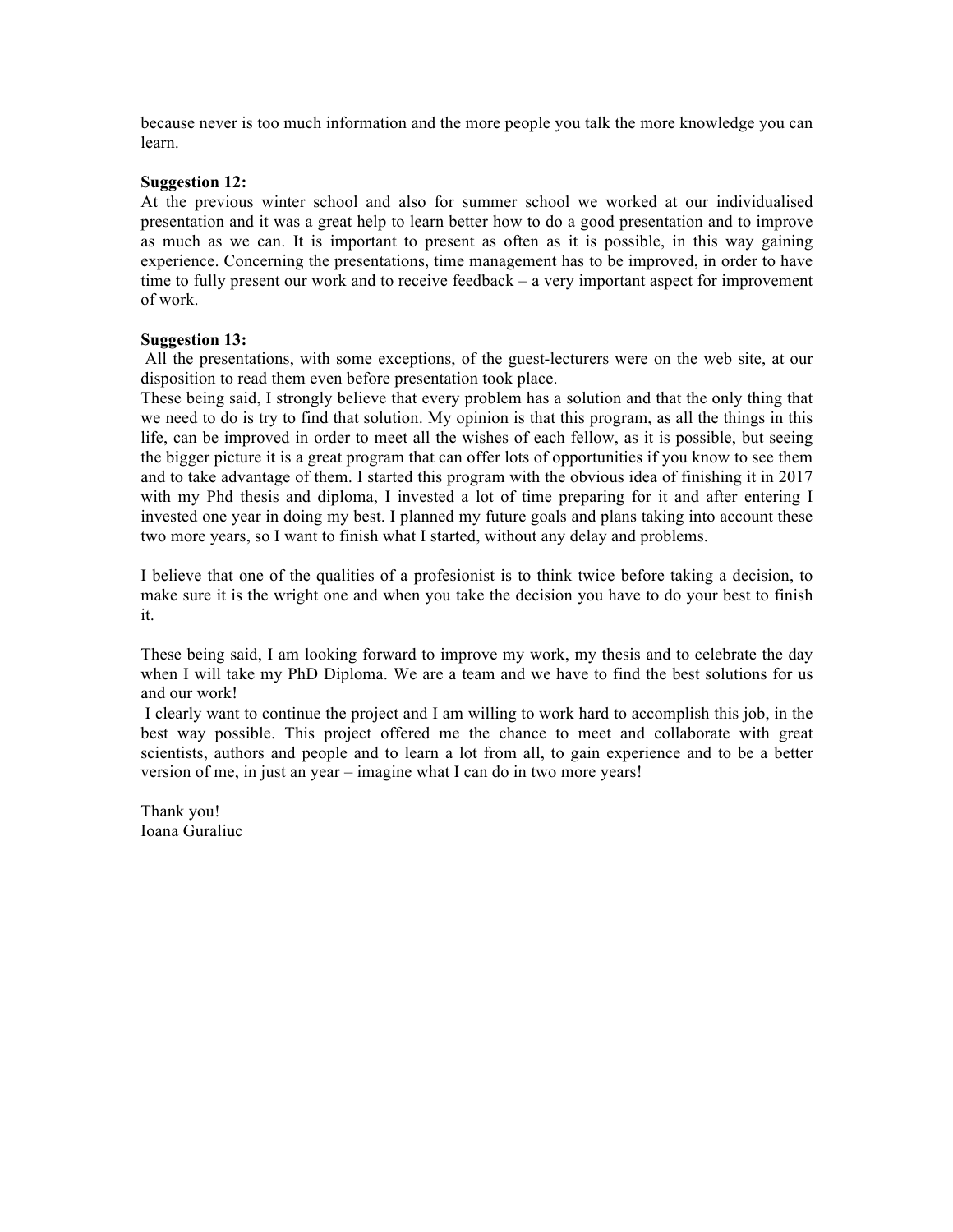# **MARIJA ADELA GJORGJIOSKA**

### **Research Focus "Genesis and development of the "socio-dynamic paradigmatic approach" in more than 50 years of social representation theory: mapping theory, methods, thematic areas and applications"**

### **Oggetto: Re: Document to be discussed during the on-line Meeting with Sapienza Supervisory Board Data:** 19 ottobre 2015 13:08:21 CEST A: Annamaria de Rosa <annamaria.derosa@uniroma1.it>

Dear Prof de Rosa and members of the board,

I read your proposed answers to the recommendations you have suggested. As I said during the Skype conversation on Thursday, I think the EC expects under recommendation 1). to see the appointment of an external member to the board (someone who doesn't belong to Sapienza University but to the network of associated partners, in order to act as a bridge between the network and the programme). In addition, under suggestion 1). it should be clarified that there will be at all times at least one student representative on the Board (the selection and the length of the mandate to be decided democratically amongst the students).

On the third recommendation, I believe that the European Commission is concerned with the scientific vigor of our research and we must all dedicate the period until the next EC evaluation in January, to make sure that each individual research has a research design, with research objectives, scope, hypothesis and proposed methodology. The MTAs will be included as a part of the research design, however, it must be clarified that additional methods will also be allowed, within the scope of the objective of the individual research approach and the wider programme: mapping the genesis, evolution and development of social representations theory across geographic, thematic and paradigmatic directions.

In this vein, it should be expected that the methods employed by the 3 specific sub-groups (geographic, thematic and paradigmatic) are likely to diverge in the extent to which they utilise the MTA as a source of data simply because of the nature of the focus. Therefore, if the MTA is relevant for the geographic focuses, it may be less so for the paradigmatic, which may require in addition for those students to employ additional avenues to get insights and more data. This must be taken into consideration as a possibility and not as an obstacle to the programme as whole. In addition what I encourage is for the students to start developing and working within the three working groups (geographic, thematic and paradigmatic) to share ideas, cross-check each other's work and also contact appropriate academic advisers at Sapienza and beyond.

The allowance of two days per week of independent work addresses the EC's concerns about independent work, and I am sure the results of this change will become apparent immediately in the work produced, and the general productivity of the ESRs.

Finally, the inclusion of the ESRs should not be limited to evaluating the success of the spring and summer schools, but they should be more actively involved in the selection of guests, the content, the coordination of the events, as in fact their main purpose is to offer training to the students.

With the commitment and understanding of the scientific coordinator and the Sapienz, the EC and the ESRs on the above-mentioned issues, I am confident that we will be able to successfully complete this project.

Kind regards, Adela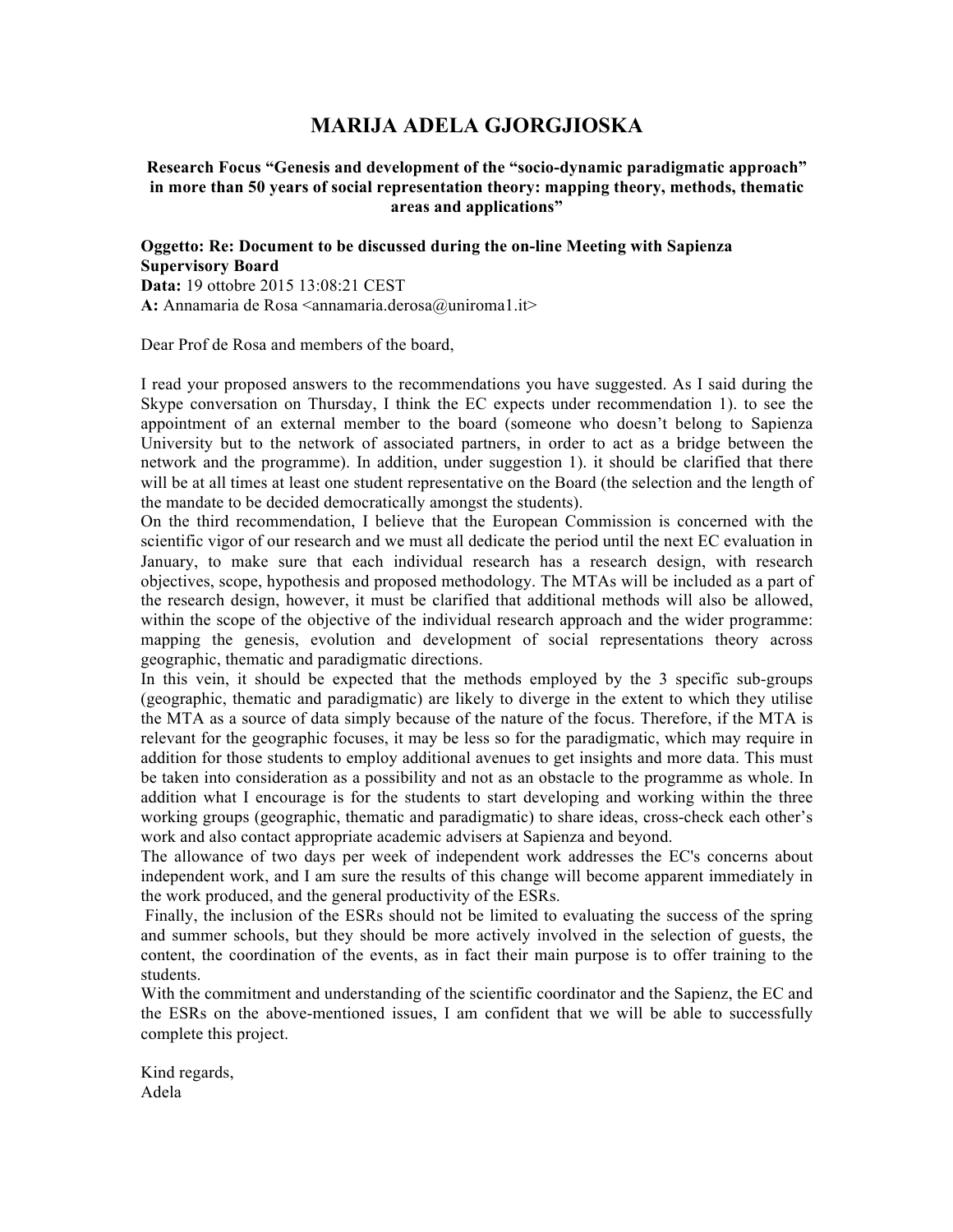# **MARYIA KUKHARAVA**

# **Research Focus "Genesis and development of the "dialogical, conversational and narrative paradigmatic approaches" in more than 50 years of social representation theory: mapping theory, methods, thematic areas and applications"**

# **Oggetto: Re: Document to be discussed during the on-line Meeting with Sapienza Supervisory Board**

**Data:** 21 ottobre 2015 16:16:30 CEST

A: bruno Mazzara <bruno.mazzara@uniroma1.it>, mauro Sarrica <mauro.sarrica@uniroma1.it>, giovanna Leone <giovanna.leone@uniroma1.it>, Paola Passafaro

<paola.passafaro@uniroma1.it>, Annamaria de Rosa <annamaria.derosa@uniroma1.it>, Elena Bocci  $\le$ elena.bocci@uniroma1.it>, laura Dryjanska  $\le$ laura.dryjanska@uniroma1.it>

Dear Supervisory Board,

I am writing to you regarding the suggestions proposed by the REA upon the mid-term review of our project. First of all, I would like to emphasize that indeed, our project was in need of some changes. In my view, these changes should have addressed the following main issues:

- amount of time dedicated to the individual elaboration of our research (and subsequently, thesis)
- the opportunity to conceptualize this research according to our own individual backgrounds.

These were my areas of concern and dissatisfaction regarding this program.

I would like to state at this point that I am happy with the way the Supervisory Board addressed both of these concerns, respectively:

- having two days a week dedicated to individual elaboration of my research is enough time for me to prepare the more "creative" dimensions of the thesis at my own pace
- being able to conceptualize the research according to my previous background, individual needs and own interest. Essentially, the solution found by the Supervisory Board does indeed increase the degree of individualization of my research, and I am satisfied that I can pursue my own vision regarding this topic of research.

So far, I wanted to make clear the dimensions with which I, personally, was not quite content with this PhD, and that the manners in which the Supervisory Board chose to approach them was, to me, satisfactory.

Regarding the other suggestions made by the REA and their respective solutions found by the Supervisory Board, the solutions seem logical and common sensed to me. Given that my background is not in Social Psychology, I will ask Prof. Giovanna Leone upon my arrival to recommend a professor within or outside our network that can provide me with assistance in my research according to my previous specialization.

All in all, I think that this was a productive change for our PhD and I feel good about the new modifications and about the future of our project. Regards,

Maryia.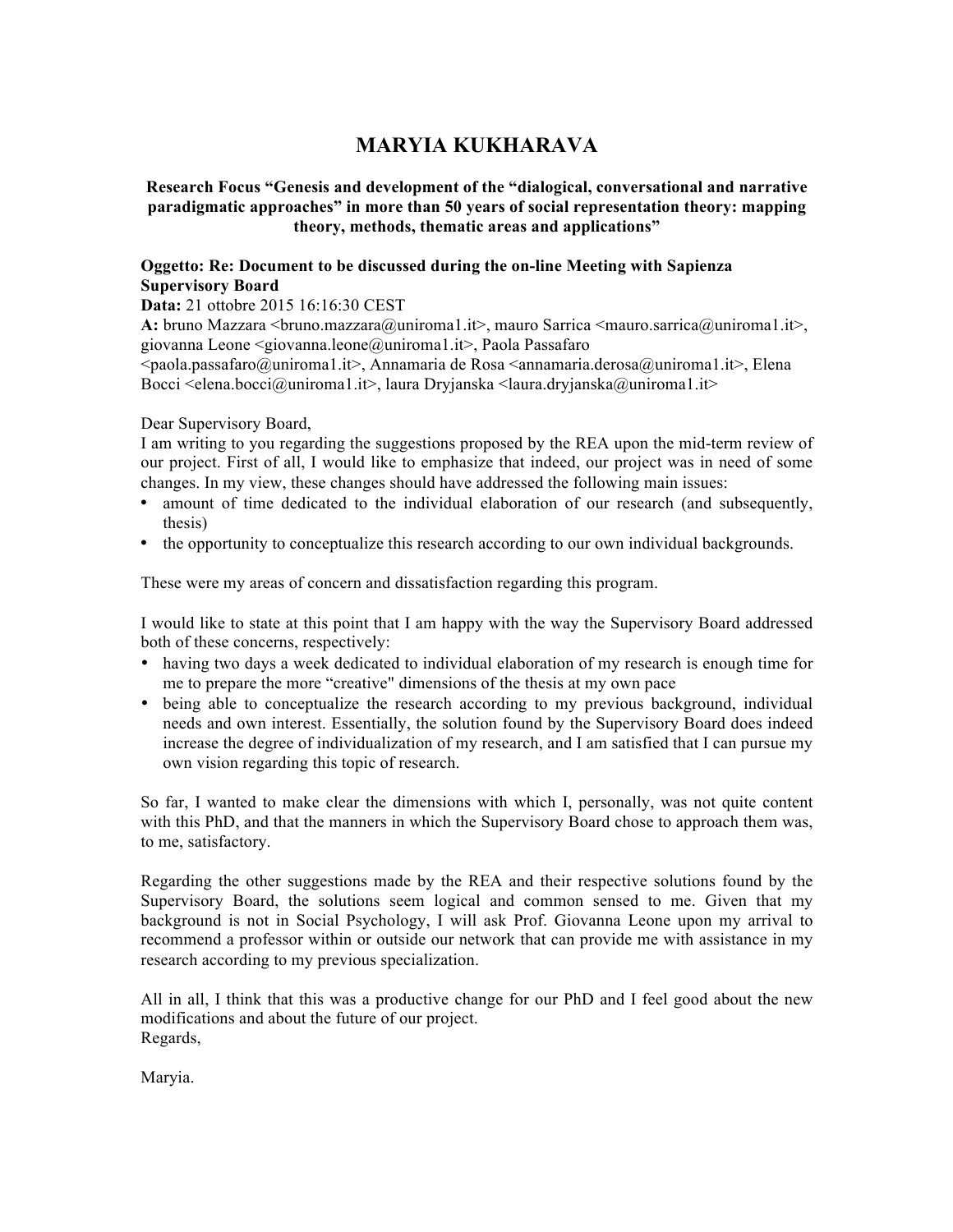# **LAURA ARHIRI**

### **Research Focus "Genesis and development of the "anthropological and ethnographic paradigmatic approach" in more than 50 years of social representation theory: mapping theory, methods, thematic areas and applications"**

### **Oggetto: A further developed point regarding the suggestions of REA**

**Data:** 21 ottobre 2015 00:54:29 CEST

A: Annamaria Derosa <annamaria.derosa@uniroma1.it>, Laura Dryjanska  $\langle$ laura.dryjanska@uniroma1.it>, Bruno Mazzara  $\langle$ bruno.mazzara@uniroma1.it>, Elena Bocci  $\le$ elena.bocci@uniroma1.it>, Giovanna Leone  $\leq$ giovanna.leone@uniroma1.it>, Mauro Sarrica  $\leq$ mauro.sarrica@uniroma1.it>, Paola Passafaro  $\leq$ paola.passafaro@uniroma1.it>

Dear Prof. de Rosa and Sapienza Supervisor Board,

 Lately, there has been a lot of focus on the level of satisfaction experienced by us, the Fellows of the program, with regard to this PhD. I would like to use this opportunity to also express some of my more personal views on our doctoral program.

 As you well know, I have been immersed in the academic setting for a while now. I got my Bachelor's Degree and my Master's Degree, produced two theses I aced, and published ten papers in peer-reviewed journals, and I can tell you without hesitation that is was mostly through hard work and perseverance. What I learnt through the process (both by doing actual research for my publications and by attending classes) is that anything worth pursuing, in general, requires two things: *inspiration* (a good researcher has to be creative and generate ideas) and *work* (it takes effort to turn said ideas into scientific research). Thus, this process is almost never easy and fun from start to finish.

 These days, I often hear things like: "I just want to feel inspired". I will be the first to agree with this and admit to the importance of passion and inclination towards this type of analytic work, through which you get to satisfy your intellectual curiosities. Frankly, I imagine that without it, it would be almost impossible to maintain the motivation needed to do what we do  $-I$ always had it, for all my previously published papers. My experience taught me that in order to see a scientific research paper to its end, one must follow the three stages: conceptualization, collection of data, and interpretation of results. In preparation for the first stage - the conceptualization part - we had ample room to read scientific literature produced in the field; we have been exposed to lectures and presentations from scientists with experience that activate within the domain of Social Representations, some of whom had been directly trained under the guidance of Serge Moscovici, the creator of the theory. This is the way in which I got inspiration: by being exposed to knowledge, in order to both understand the theory and to see how the theory has been applied in empirical work by other scientists. What follows now is for me, and us, to develop our own research designs, which we are strongly encouraged to individualize; actually, we have always been supported to try to think about hypotheses for our theses while we were collecting data and getting acquainted with the field. This, our personal research designs, is also the part where we may put to good use all the knowledge we gathered so far from being intensively exposed to the scientific material and to the ideas of those with experience in the field.

 I whole-heartedly agree that freedom is important, and so is focus. We are here because we exercised our freedom of choice in selecting this doctorate to enroll in, out of a pool of programs available worldwide, and now I think it is time to focus on carrying out the task to its resolution.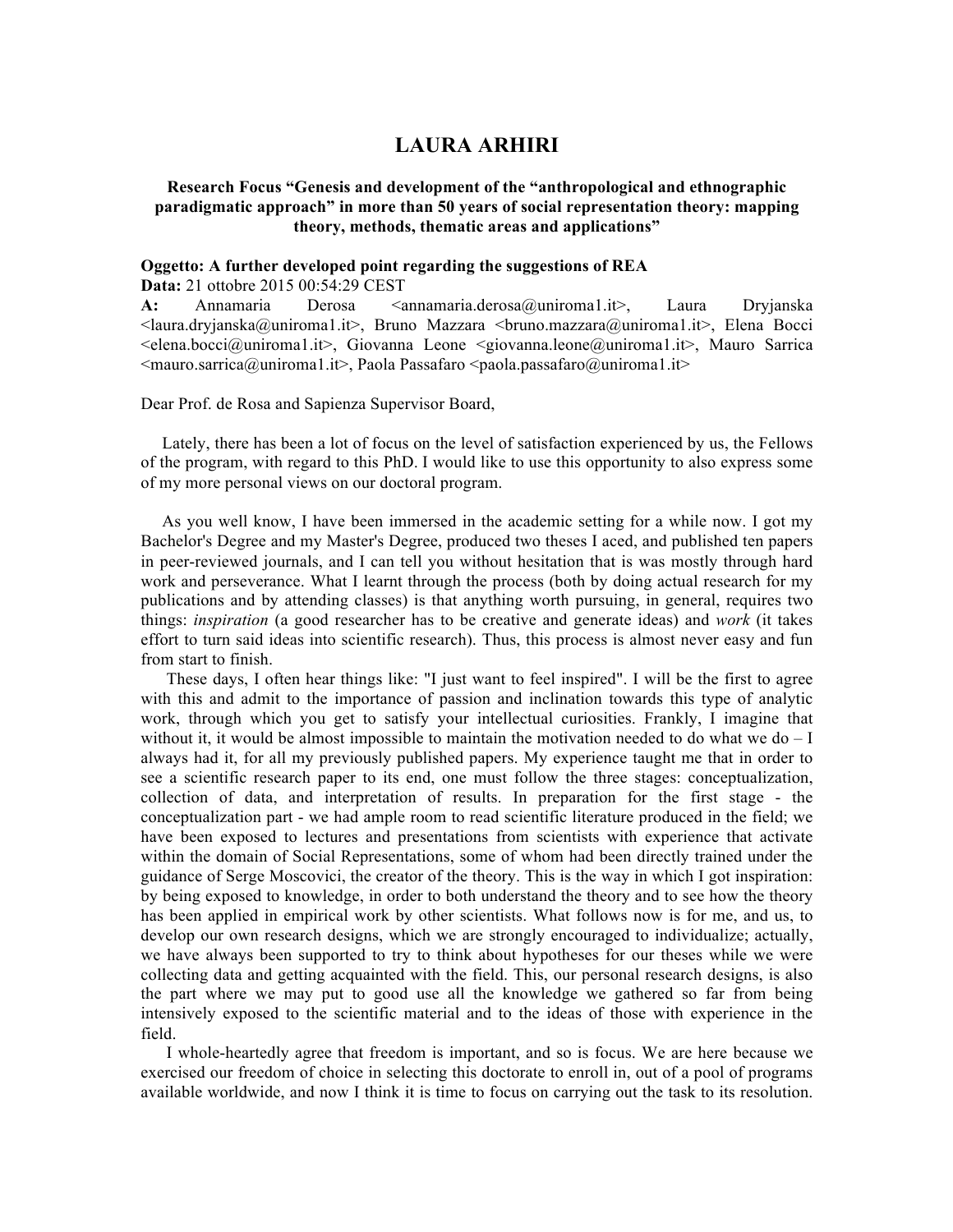In the end, freedom without any focus is just chaos in disguise.

 Now, I would like to submit one final aspect to your consideration, before I move on to addressing the changes proposed by the Board in response to the recommendations provided by REA. The outline of the project was specified from the start, and on the basis of this outline, we decided that it was inspiring enough to go through a quite lengthy preparation process before applying for it. We even conceded to moving to another country for its duration. Something must have motivated us to do so, and since the program was carried out in a manner consistent with its projected outline, I think we might just need to refocus on those aspects and remember where the initial motivation came from. Those reasons couldn't have gone anywhere, since nothing was altered or modified in the initial scientific plan.

 This being said, I move on to specifically address the issue at hand. I will start off by saying that the changes that were proposed by the Sapienza Board seem very good to me and I think they will go a long way in increasing the overall level of satisfaction of all of us, as a group. I would also like to emphasize that my satisfaction primarily stems from the fact that I enrolled in this PhD with certain expectations after reading the call for papers. All of those expectations have been met: everything that was planned to happen, actually did happen. We did move through the stages of the project at the estimated pace. We did have individual meetings with the Sapienza Board to discuss our Individual Career Plans. We attended a multitude of training events since our arrival. We did benefit from additional experience gained during our secondments. When expectations are matched by reality (and I say this by way of logical consequence), that results in satisfaction.

 Now, the reason for which all of my expectations have been met and every single one of the activities planned actually came to pass is that the project is carefully structured according to a timeline. A structured work plan within a research project (especially one involving such a large team of people) is an asset in this sense, as it allows you to finish within the established period, and deliver the expected result.

#### Specifically:

 **With regard to the first suggestion of establishing a more open decision making process at the project level**, I believe this was very well addressed by the changes which will be implemented in the structure management: Prof. Giovanna Leone has already been appointed as the Fellow's Program Coordinator, and the ESR's will have a more active role in the decision making process as well, through the election of a representative who will provide feedback from us to the Sapienza Supervisor Board. In my view, this will ensure the interactive bidirectional communication process we need in order to deal optimally with any issues and questions that may arise throughout the duration of this program.

 **With regard to the second suggestion concerning the transition to a less rigid time management work plan**, I think the solution by which those who want to work from home for 2 days a week can do so takes care of this issue. I, personally, will be able to plan my schedule in such a way as to maximize my productivity. Everyone who knows me can confirm I work better in the evenings and at night, especially when it comes to doing creative work, and this will allow me to better work on developing the creative aspects of my thesis, while, of course, also being able to keep up with my contractual obligations. Since this is a collaborative project, it is also necessary, in my view, to have access to each other's different fields of expertise, since our work within the project is both collective (we do need a degree of interaction with each other in this respect) and individual (when it comes to working on our thesis).

 **In respect to the third suggestion, which is to afford the ESR's the right to use their own backgrounds and expertise to develop their theses and individualize them,** I believe that, while some degree of personalization of one's own work will emerge naturally anyway, specially when it comes to the interpretation of the results obtained (we come from different disciplines), it is also important to take caution as to not completely change the collective project. Any major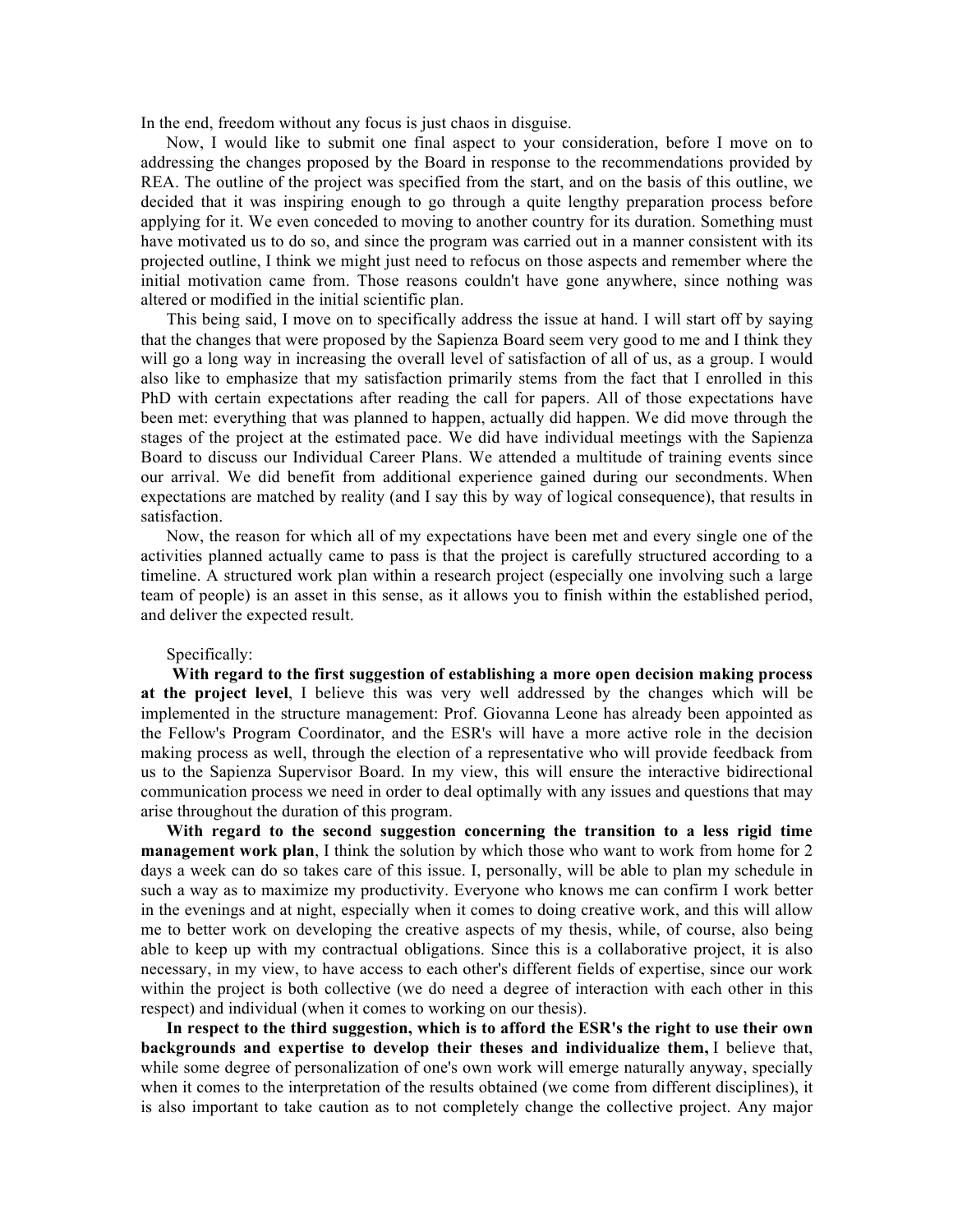alterations will result in turning the project into something else. This is a cause of concern as well, insofar as our objectives here are intertwined, us being part of a collective program and assigned to different themes within said collective program, which is unitary in nature. There could be negative consequences on the project as a whole if the framework is completely abandoned and some of us end up doing their theses on a topic that has no connection whatsoever to the theme we were assigned.

 **With regard to the fourth suggestion, according to which our career plans should be revised,** I must say that, frankly, my immediate career objective that I plan to attain in my future is to finish this PhD in three years time, and not stall forever as the eternal student. My firm belief is that we should be able to finish in the established time - not *obligated*, I grant you that, but*able.* For those of us who want to finish the PhD later on, I think that's more a matter of personal preference than anything else, but a preference nevertheless. My interest resides in finishing this program in 3 years' time.

 **Suggestion number 5 touched upon the utility of the secondment period.** My take on this is that it was (and continues to be) productive, in the sense that I am doing all that I was meant to do here: I'm gathering new publications on S.R., I am continuing with the work of meta-analysis so that I finish by the end of 2 years time and start analyzing the data afterwards, and I am attending a seminar held by Prof. Martha de Alba. Currently, I am also preparing for a conference on Social Representations that I will be participating to with a joint paper. The conference is at the end of this month in Veracruz, Mexico. Also, I have had the opportunity for networking, as Prof. de Alba put me in contact with several researchers in this field.

 **With regard to the sixth suggestion,** I agree with the reply from the Board**.** The library is in itself a research tool; all the meta-analysis we are doing will generate meta-data that we will be using in our individual papers, so the fact that we are also adding to the library is just an additional consequence of the work that we are already doing, and not an additional task. I understand that some of the Fellows found the work related to checking the bibliographic information boring, but in any effort of conducting meta-analysis in general, this is the first stage. As a general rule, all research has stages that are less interesting than others - any person who ever did a large database in SPSS can agree with this. However, these tasks must also be carried out, although they are not as exciting as the creative part of elaborating a research. It's important to acknowledge, I think, that research is a process with several stages, and some are always more stimulating than others.

 **With regard to the seventh suggestion,** I believe that the involvement of second supervisors will become more substantial from now on, as we are moving on to the next stages in the project.

 **I think that I already provided above my feedback in regard to the eighth suggestion referring to the participation to conferences.** I, personally, am already signed up to participate at the conference in Veracruz at the end of the month. Prof. de Rosa was the one who suggested that I participate. She advised me to take advantage of my presence in Mexico at this particular time at which this conference is being held here, as it isn't only a good opportunity to gain additional knowledge in S.R., but also a good opportunity for networking, as many renowned professors in this scientific field will be attending this event.

 **Regarding increasing participation of the non-academic partners in the training activities, I think their further involvement in our project is something we can benefit from.**It should be said that they have been present to our events several times up until now, too, and it is a good idea that they continue their involvement.

 **To shorten an already long email, I will say that I agree with the Board in their replies to suggestions 10, 11, 12, and 13.**

Thank you for your attention to my message and for the patience to read it through to the end.

Best regards, Laura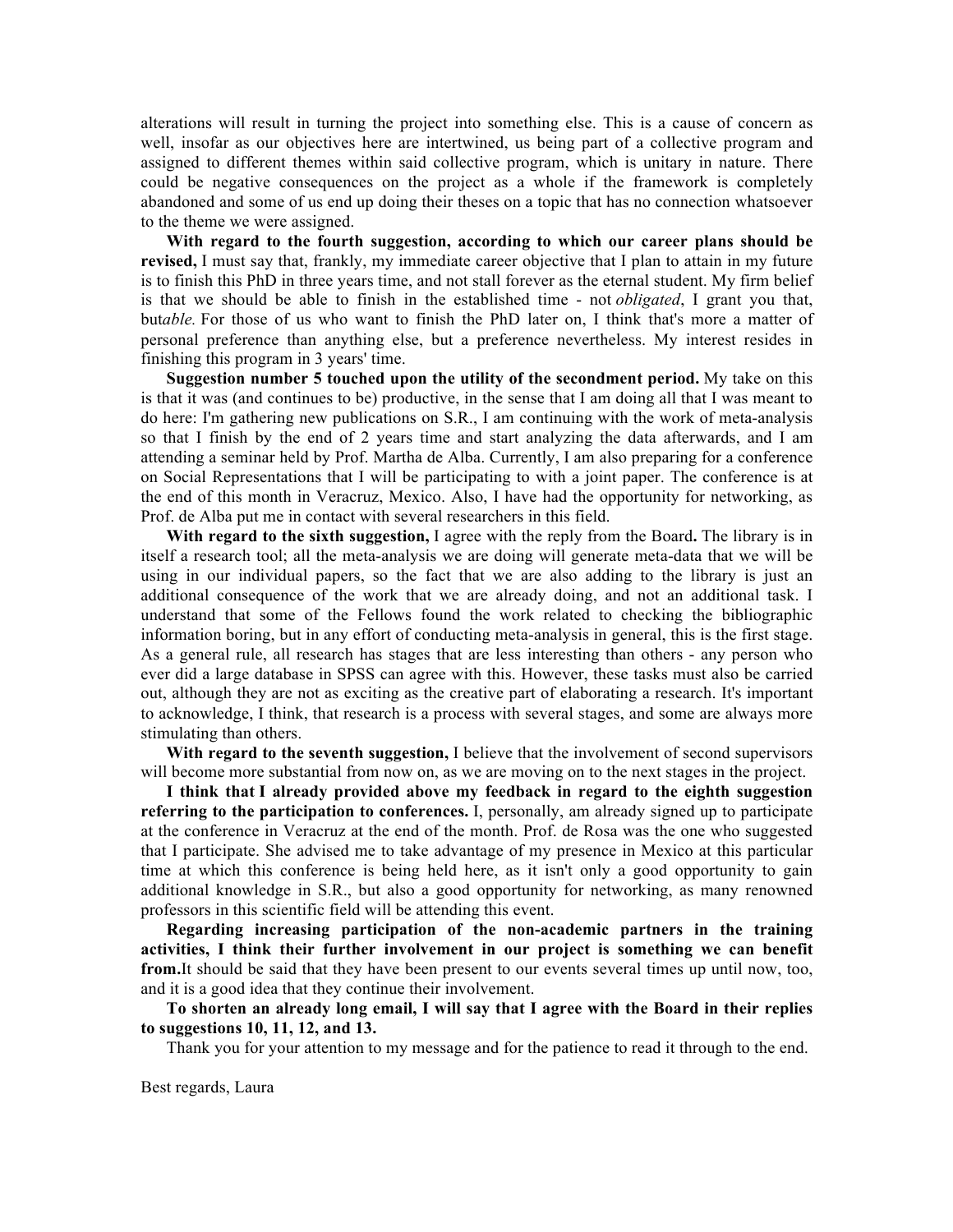**Data:** 18 ottobre 2015 02:10:20 CEST

**A:** Annamaria Derosa <annamaria.derosa@uniroma1.it>

**Cc:** mauro.sarrica@uniroma1.it, Laura Dryjanska <laura.dryjanska@uniroma1.it>, Bruno Mazzara  $\langle$ bruno.mazzara@uniroma1.it>, Giovanna Leone  $\langle$ giovanna.leone@uniroma1.it>, Paola Passafaro  $\leq$ paola.passafaro $@$ uniroma1.it>, Elena Bocci  $\leq$ elena.bocci $@$ uniroma1.it>

Dear Prof. de Rosa and Sapienza Supervisor Board of Professors,

 I am writing this email as a follow up to our Skype meeting from Wednesday, October 14, 2015, where we discussed the R.E.A. recommendations and the proposal elaborated by the Sapienza Supervisory Board.

 **With regard to the first suggestion of establishing a more open decision making process at the project level**, I believe this was very well addressed by the changes which will be implemented in the structure management: Prof. Giovanna Leone has already been appointed as the Fellow's Program Coordinator, and the ESR's will have a more active role in the decision making process as well, through the election of a representative who will provide feedback from us to the Sapienza Supervisor Board. In my view, this will ensure the interactive bidirectional communication process we need in order to deal optimally with any issues and questions that may arise throughout the duration of this program.

 **With regard to the second suggestion concerning the transition to a less rigid time management work plan**, I think the solution by which those who want to work from home for 2 days a week can do so takes care of this issue. I, personally, will be able to plan my schedule in such a way as to maximize my productivity. Everyone who knows me can confirm I work better in the evenings and at night, especially when it comes to doing creative work, and this will allow me to better work on developing the creative aspects of my thesis, while, of course, also being able to keep up with my contractual obligations. Since this is a collaborative project, it is also necessary, in my view, to have access to each other's different fields of expertise, since our work within the project is both collective (we do need a degree of interaction with each other in this respect) and individual (when it comes to working on our thesis).

 **In respect to the third suggestion, which is to afford the ESR's the right to use their own backgrounds and expertise to develop their theses and individualize them,** I believe that, while some degree of personalization of one's own work will emerge naturally anyway, specially when it comes to the interpretation of the results obtained (we come from different disciplines), it is also important to take caution as to not completely change the collective project. Any major alterations will result in turning the project into something else. This is a cause of concern as well, insofar as our objectives here are intertwined, us being part of a collective program and assigned to different themes within said collective program, which is unitary in nature. There could be negative consequences on the project as a whole if the framework is completely abandoned and some of us end up doing their theses on a topic that has no connection whatsoever to the theme we were assigned.

 **With regard to the fourth suggestion, according to which our career plans should be revised,** I must say that, frankly, my immediate career objective that I plan to attain in my future is to finish this PhD in three years time, and not stall forever as the eternal student. My firm belief is that we should be able to finish in the established time - not *obligated*, I grant you that, but *able.* For those of us who want to finish the PhD later on, I think that's more a matter of personal preference than anything else, but a preference nevertheless. My interest resides in finishing this program in 3 years' time.

 **Suggestion number 5 touched upon the utility of the secondment period.** My take on this is that it was (and continues to be) productive, in the sense that I am doing all that I was meant to do here: I'm gathering new publications on S.R., I am continuing with the work of meta-analysis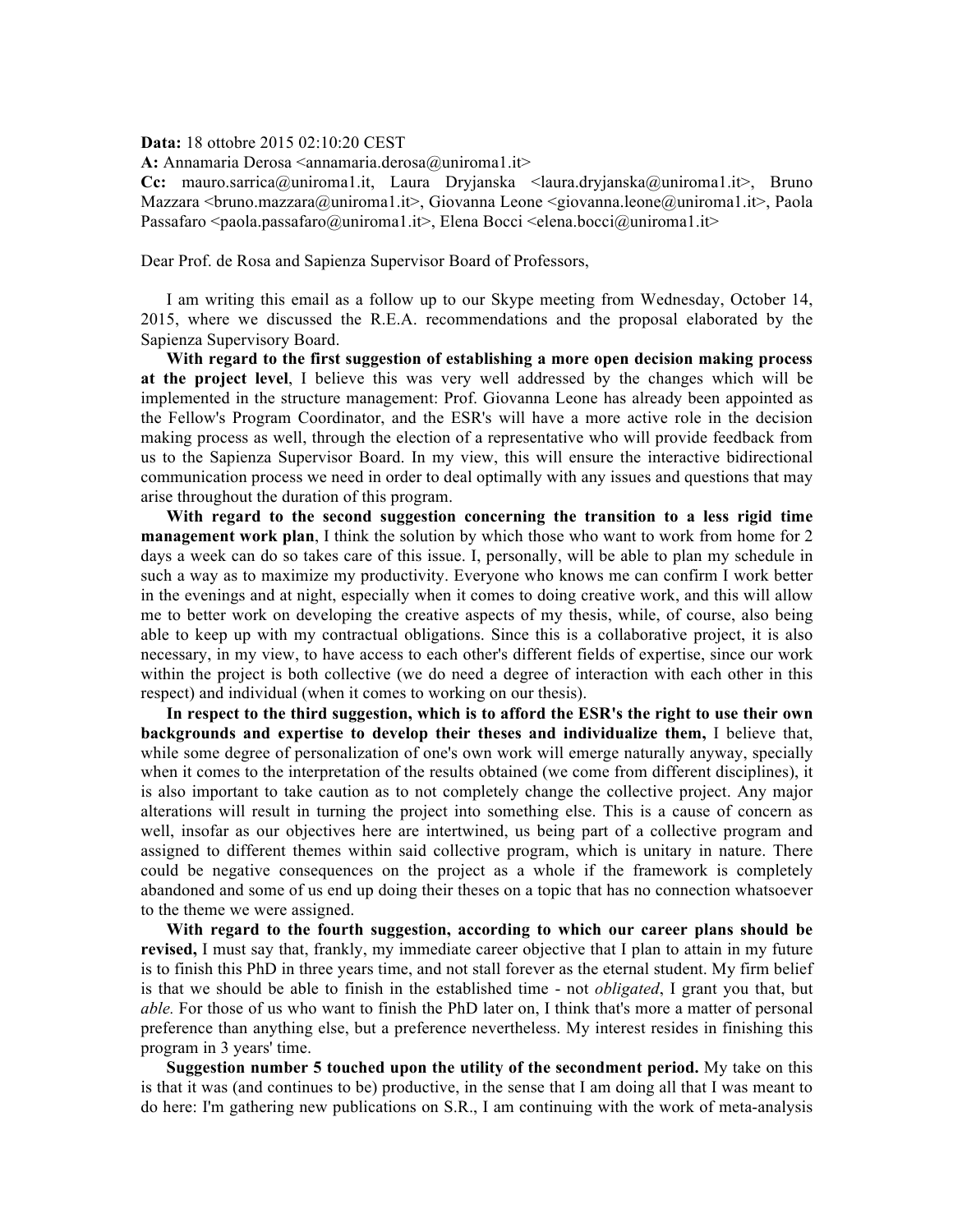so that I finish by the end of 2 years time and start analyzing the data afterwards, and I am attending a seminar held by Prof. Martha de Alba. Currently, I am also preparing for a conference on Social Representations that I will be participating to with a joint paper. The conference is at the end of this month in Veracruz, Mexico. Also, I have had the opportunity for networking, as Prof. de Alba put me in contact with several researchers in this field.

 **With regard to the sixth suggestion,** I agree with the reply from the Board**.** The library is in itself a research tool; all the meta-analysis we are doing will generate meta-data that we will be using in our individual papers, so the fact that we are also adding to the library is just an additional consequence of the work that we are already doing, and not an additional task. I understand that some of the Fellows found the work related to checking the bibliographic information boring, but in any effort of conducting meta-analysis in general, this is the first stage. As a general rule, all research has stages that are less interesting than others - any person who ever did a large database in SPSS can agree with this. However, these tasks must also be carried out, although they are not as exciting as the creative part of elaborating a research. It's important to acknowledge, I think, that research is a process with several stages, and some are always more stimulating than others.

 **With regard to the seventh suggestion,** I believe that the involvement of second supervisors will become more substantial from now on, as we are moving on to the next stages in the project.

 **I think that I already provided above my feedback in regard to the eighth suggestion referring to the participation to conferences.** I, personally, am already signed up to participate at the conference in Veracruz at the end of the month. Prof. de Rosa was the one who suggested that I participate. She advised me to take advantage of my presence in Mexico at this particular time at which this conference is being held here, as it isn't only a good opportunity to gain additional knowledge in S.R., but also a good opportunity for networking, as many renowned professors in this scientific field will be attending this event.

 **Regarding increasing participation of the non-academic partners in the training activities, I think their further involvement in our project is something we can benefit from.** It should be said that they have been present to our events several times up until now, too, and it is a good idea that they continue their involvement.

 **To shorten an already long email, I will say that I agree with the Board in their replies to suggestions 10, 11, 12, and 13.**

 To summarize, I would like to thank you for your continued effort to address all of our concerns. I am well aware of the fact that it is not easy to manage a team of people with such diverse interests and disciplinary backgrounds. I am confident that we will be able to continue to work collaboratively to see this program through to its successful completion.

Kind regards, Laura Arhiri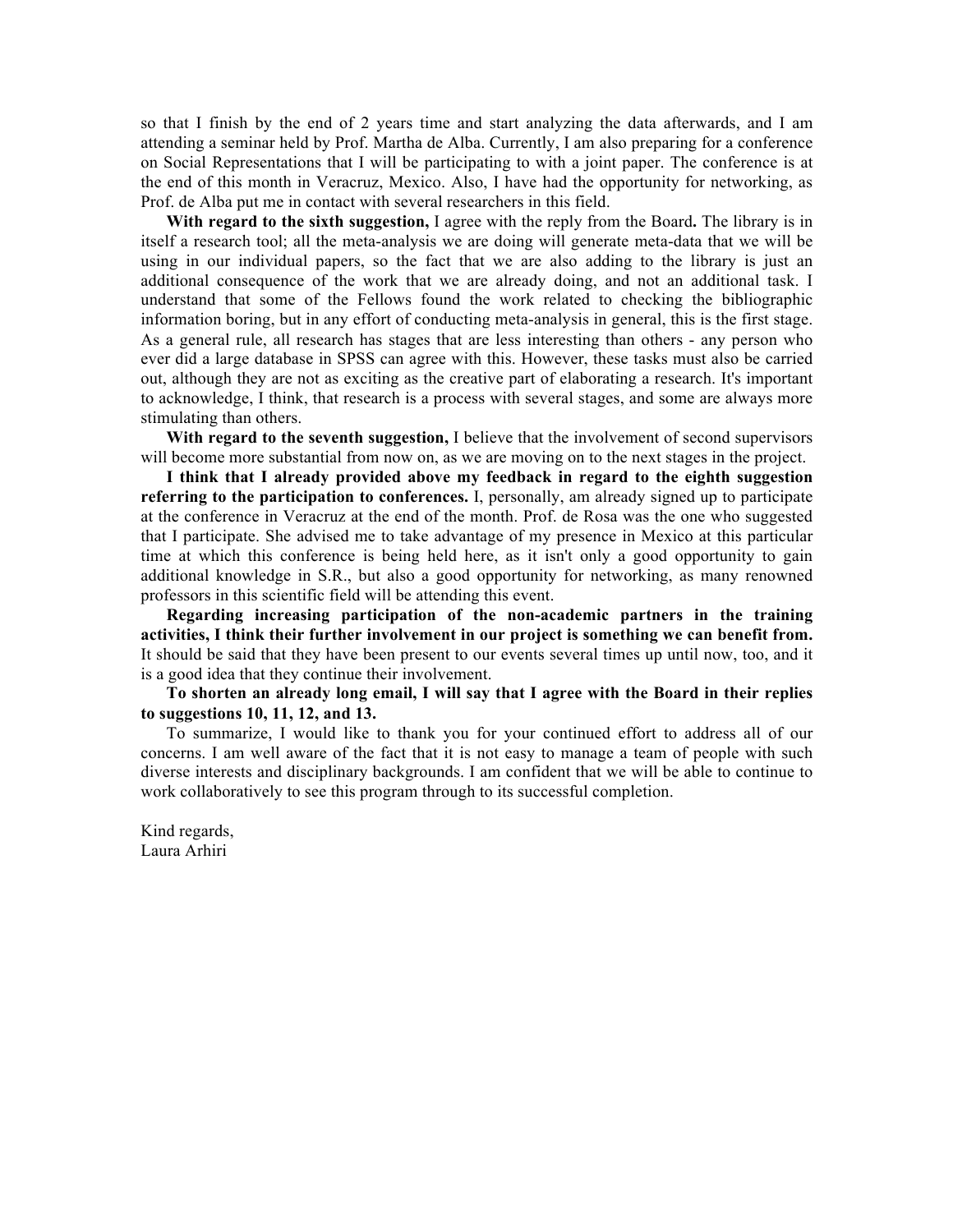# **AGNESE PASTORINO**

### **Research Focus "Genesis and development of the "modelling paradigmatic approach" in more than 50 years of social representation theory: mapping theory, methods, thematic areas and applications"**

### **Oggetto: Re: Scheduling on-line Meeting with Sapienza Supervisory Board**

**Data:** 17 ottobre 2015 23:22:18 CEST

A: Annamaria de Rosa <annamaria.derosa@uniroma1.it>

**Cc:** Lorena Gil de Montes UPV Psic soc cult <lorena.gildemontes@ehu.es>, JOSE FRANCISCO VALENCIA <josefrancisco.valencia@ehu.eus>, Dario Paez Rovira  $\alpha$ darioalexpaez@gmail.com>, bruno Mazzara  $\alpha$ bruno.mazzara@uniroma1.it>, giovanna Leone  $\leq$ giovanna.leone@uniroma1.it>, paola Passafaro  $\leq$ paola.passafaro@uniroma1.it>, elena Bocci <elena.bocci@uniroma1.it>, Mauro Sarrica <mauro.sarrica@uniroma1.it>, Laura Dryjanska <laura.dryjanska@uniroma1.it>

Dear Supervisory Board,

I inform you that my position is in line with all the suggestions proposed by the REA. The proposals made by the Supervisory Board might be misunderstood and in same cases don't correspond to the suggestion.

If possible, I would propose to present a shared document (collectively signed by the ESRs) after the secondment in December. In addition to this, individual issues and requests might be addressed separately by each ESR.

Thank you for your attention, Best regards,

Agnese Pastorino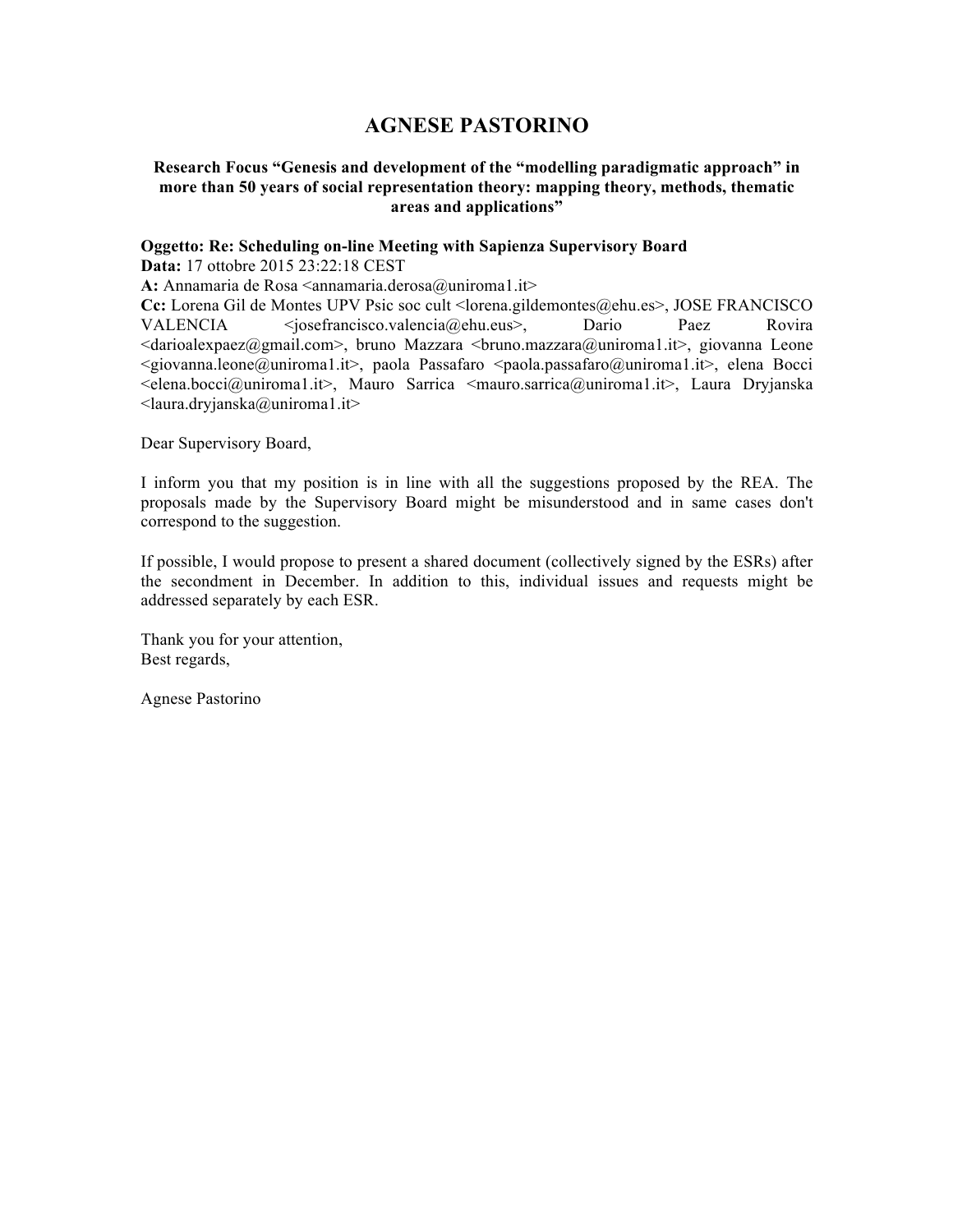# **ANA TOMICIC**

## **Research Focus "Mapping the impact and dissemination of the social representation theory across different geo-cultural contexts: "Europe", the theory's homeland"**

# **Oggetto: Re: Scheduling on-line Meeting with Sapienza Supervisory Board**

**Data:** 18 ottobre 2015 19:46:50 CEST

A: Annamaria de Rosa <annamaria.derosa@uniroma1.it>

**Cc:** Fabio Lorenzi-Cioldi <Fabio.Lorenzi-Cioldi@unige.ch>, bruno Mazzara <bruno.mazzara@uniroma1.it>, giovanna Leone <giovanna.leone@uniroma1.it>, paola Passafaro <paola.passafaro@uniroma1.it>, elena Bocci <elena.bocci@uniroma1.it>, Mauro Sarrica  $\langle$ mauro.sarrica@uniroma1.it>, Laura Dryjanska  $\langle$ laura.dryjanska@uniroma1.it>

Dear all,

Having carefully read both the EC's recommendations and La Sapienza's supervisory board's suggestions, I stand by my own suggestions which I shared with you from the beginning and which, I believe, will increase the value and quality of our project and make it a truly interdisciplinary one. Those suggestions of mine have already been discarded in the past, but this is an opportunity to reiterate and re-evaluate them.

These are:

- to get half a week working from home but not on metatheoretical analysis (from wednesday afternoon to friday afternoon) and be able to dedicate time to working on methodology, papers, etc
- to change one of my italian co-tutors to an anthropologist and get an additional 3 months secondment minimum in his/her institution
- to be able to use my own methodology

Moreover, lead by the experience we have had up to now with the Sapienza supervisory board, who have NOT ONCE backed us up in any of our requests - be it Vladan, the career development plan or any other minor issues - but have ALWAYS backed up Annamaria in her wrongfulness, I do not believe your recommendations will lead to a real change. Whether the Project coordinator changes or not, that will stay the same.

I believe Annamaria will continue to pursue her personal goals in this project as it has been until now. Therefore, my goal is to ensure my personal freedom with regard to the 3 points I listed, so that it doesn't turn out I am stuck AGAIN in negotiating my thesis with anyone in a manner we have "negotiated" everything up to now (where us ESRs basically get nothing and everything remains the way Annamaria wants it to be).

Looking forward to your reply. Regards, **Ana Tomicic**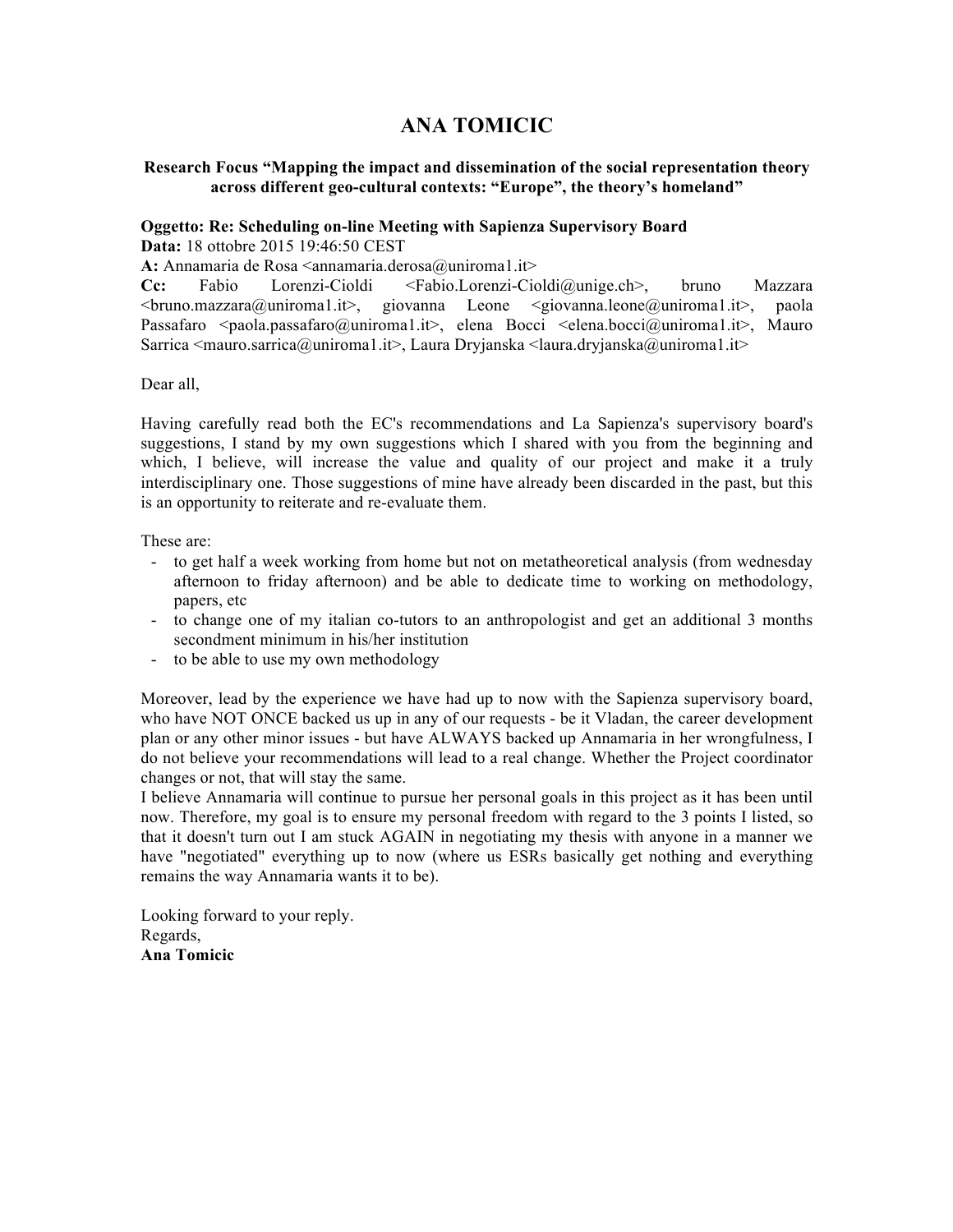# **MIHAELA-ALEXANDRA GHERMAN**

**Research Focus "Mapping the impact and dissemination of the social representation theory across different geo-cultural contexts: "North-America and other continents (Oceania, Asia, Africa)", the new emerging scenarios"**

### **Oggetto: Regarding the recommendations from the REA-Research Executive Agency after the Mid Term Review**

#### D**ata**: 12 novembre 2015 14:35:02 CET

A: Annamaria Derosa <annamaria.derosa@uniroma1.it>, Bruno Mazzara <bruno.mazzara@uniroma1.it>, Giovanna Leone <giovanna.leone@uniroma1.it>, Paola Passafaro <paola.passafaro@uniroma1.it>, Elena Bocci <elena.bocci@uniroma1.it>, Mauro Sarrica  $\langle$ mauro.sarrica@uniroma1.it>, Laura Dryjanska  $\langle$ laura.dryjanska@uniroma1.it>

Dear Members of the Sapienza Supervisory Board,

I'm writing this e-mail to provide my feedback to the modifications that were made by the Sapienza board in the manner in which the project will be carried out, following the REA recommendations after the mid-term review.

It is no secret that, lately, these suggestions which were meant to enhance our level of satisfaction and their implementation by the board quickly turned into the centerpiece of every conversation among us, the fellows of this PhD. I will try to be brief in expressing my own opinion on the topic, so what I would like to tell you won't take very much of your time at all.

Ever since we have received the REA recommendations, an ongoing dialogue has emerged between Sapienza and us, the fellows of the program, in which Sapienza demonstrated a good deal of flexibility in working with us to accommodate our needs. They made modifications to the initial contract, which we signed at the beginning of the second year, by reducing the lab attendance hours almost by half. They stressed again and again that individualization of the project is not only permitted, it is strongly encouraged, and it constitutes, in fact, the next step we will be taking upon our return from the secondment. Prof. Giovanna Leone is now in charge of actively working with us, and she is currently the person through whom all exchanges between Sapienza and us happen. I can personally attest that the professor has taken this role very seriously and has dedicated a good deal of time lately to talking to us, one on one, so as to eliminate any possibility that we might feel any kind of pressure (actual or perceived). At current, I personally don't know of any single request from our part that has remained unaddressed by the board. In the conditions in which flexibility and willingness to work together in order to obtain mutually satisfactory terms of our work contract are evident by their subsequent modifications, I really think there is ample room for improvement toward everyone's satisfaction. An ability to compromise from the part of Sapienza in order to reach our common objectives has been apparent in our latest exchanges.

Right now, I think that inclination towards compromise should find its counterpoint amidst us, the fellows, as well at this time. It should be acknowledged that no string of rights ever comes without any obligations on the part of the beneficiary. Things are expected from us, too, in lines of results that have to be delivered by the end of the project and throughout all the time in between. It was clear from the beginning (I remember that this was actually the main topic of the admission interview for this PhD) that we are supposed to study how the Social Representations Theory was disseminated across the world according to the three criteria: the geo-cultural one, the thematic one and the paradigmatic criterion and the implications of this dissemination. We knew what we applied for, and *we agreed to it twice by signing two contracts* (one in the beginning and one after a year). I believe that it is high time we saw that along with the right to individualize our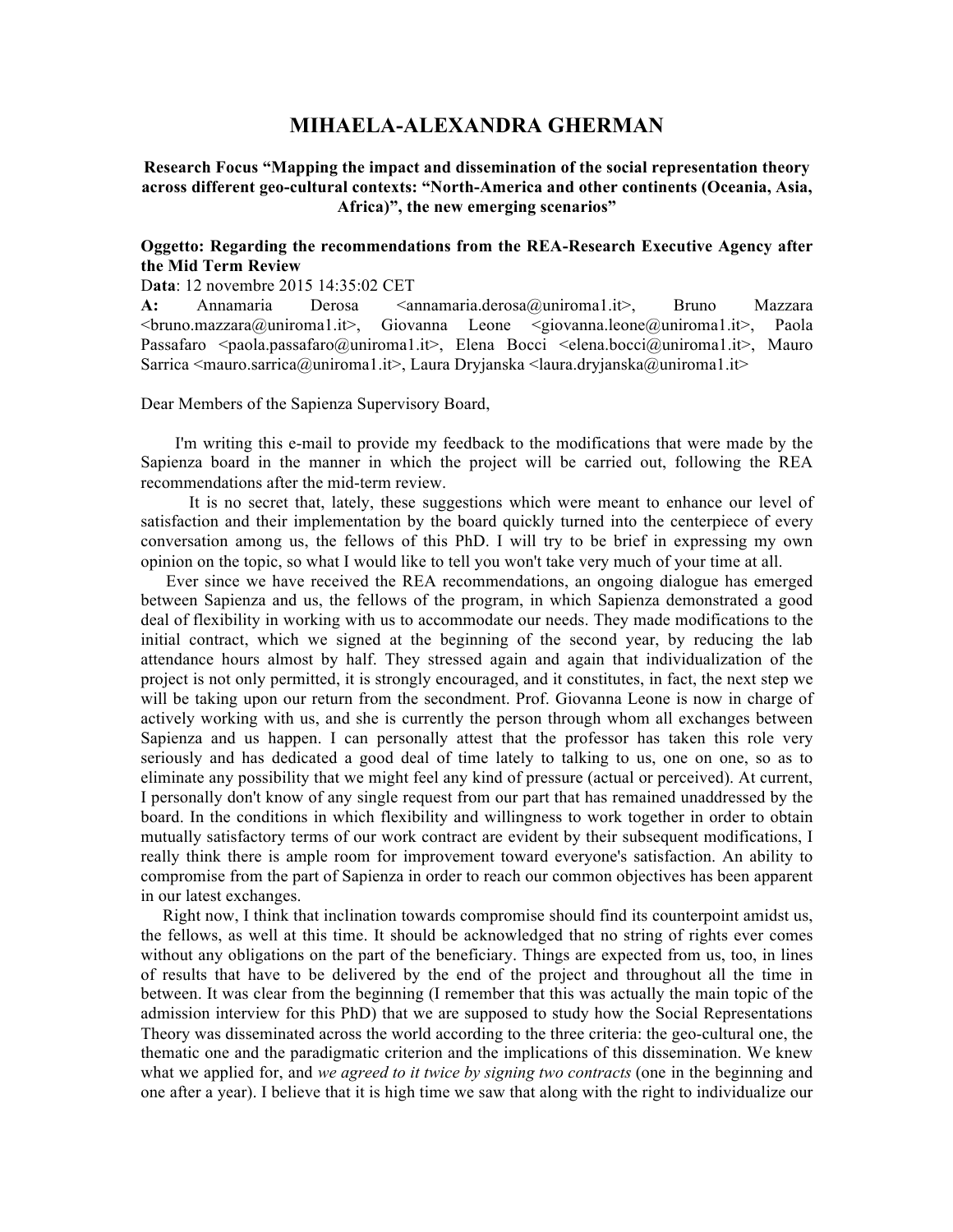projects in line with the considerations of the Supervisory Board, we also have the *responsibility* to do so.

To sum up, REA made suggestions directed toward improving the project, the Sapienza Board came up with a first round of solutions corresponding to those suggestions, talked to each ESR individually in order to tailor their solutions to our specific needs and, based on our individual feedback, re-wrote the aforementioned solutions. This was a collaborative, transparent and democratic way of addressing the mid-term review and it reveals, in my opinion, the good intention of the Board regarding both the development of the project and the development of the ESRs.

In my view, there seems to exist little focus right now on either *personal academic training*  (that some of my colleagues seem to emphasize without proposing any actual specific ways of improving the already existing opportunities we have, like, for example, Summer Schools) or on *working on the theses*, which are (or should be) the main goals of a researcher when engaged in a PhD program. These issues are highly time sensitive, and our efforts in meticulously addressing every aspect of our working conditions have lately turned into massive background noise that has put a halt to efficiency and actual work. Ever since this ongoing strive for rights has commenced, it hasn't finished or quieted down, and continues to be the center stage star of the program. Personally, I think our expressing our views on each and every single one of these issues has been productive, but if it continues to take up so much time and energetic resources from both our part and Sapienza's, there will be no project left within which to enjoy those rights at all. As I know for a fact that many colleagues with whom I have spoken individually agreed with me at this end, that the working process slowed down considerably as a result of all this constant dispute, all I can do is hope that we are adult enough to admit to this and make an effort to return to working.

I will address one final aspect before I thank you for your attention and patience for my email. In these last weeks, it seems to me that all these constant discussions surrounding our satisfaction have also created this divide between Sapienza and us, such that it may seem to the outside observer that we, the fellows, have now began to perceive Sapienza as being in an opposite camp than our own. I think to continue to stay passive and not dissipate this impression right now would be a mistake on our part. We are not "at odds" with the board here; we have common objectives, which we can only attain by working together. Now, Sapienza has put a lot of attention into each of us, to ensure we are getting all we hoped for out of the project, and maybe, just maybe, the time has arrived for us to acknowledge this and work a little, too, towards moving closer to them, in order for us all to get back to work again.

Sincerely,

Mihaela-Alexandra Gherman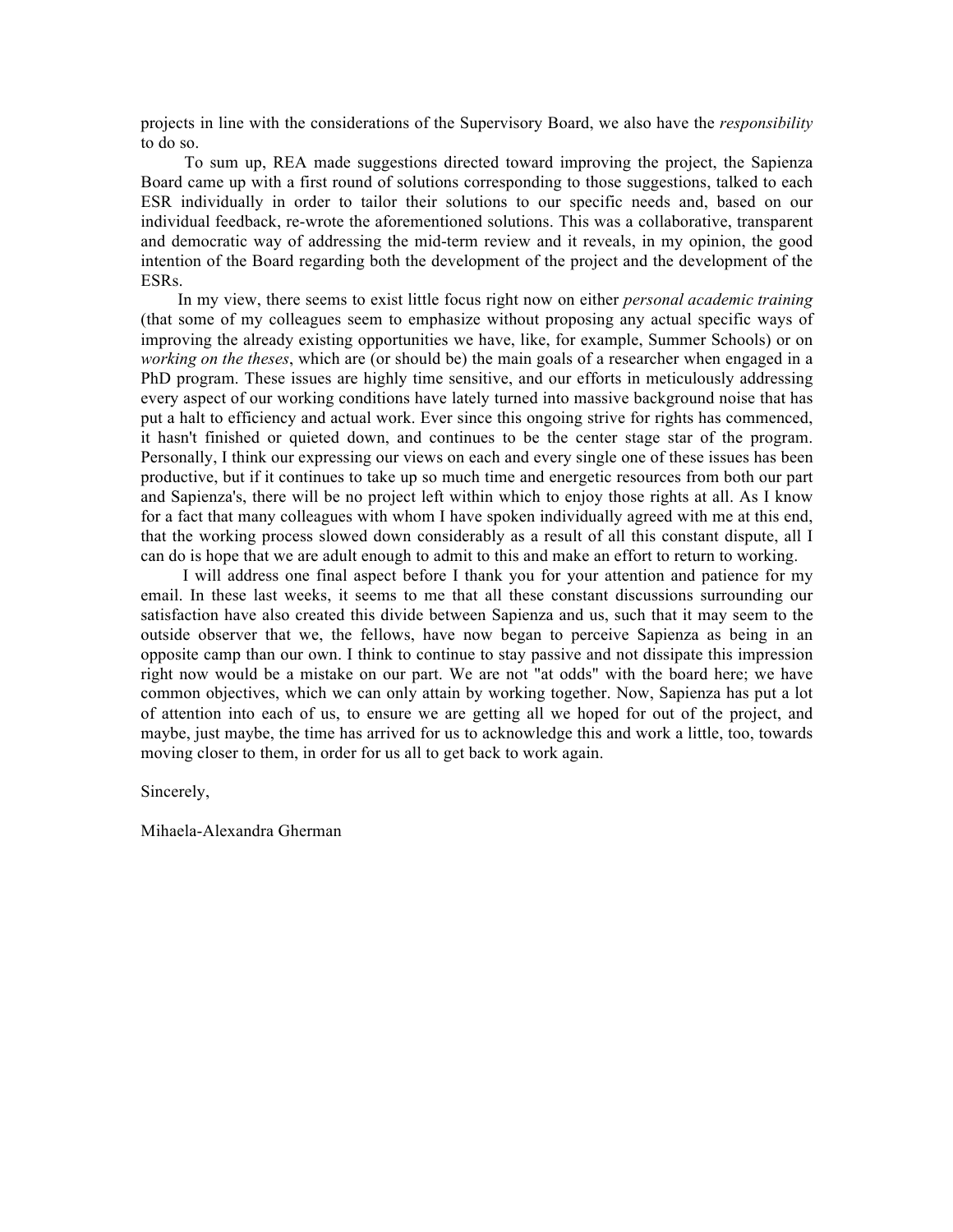### **Oggetto: Regarding the recommendations from the REA-Research Executive Agency after the Mid Term Review**

**Data:** 16 ottobre 2015 21:35:20 CEST

**A:** Annamaria Derosa <annamaria.derosa@uniroma1.it>

**Cc:** bruno.mazzara@uniroma1.it, giovanna.leone@uniroma1.it, paola.passafaro@uniroma1.it, elena.bocci@uniroma1.it, mauro.sarrica@uniroma1.it, Laura Dryjanska  $\alpha$ aura.dryjanska@uniroma1.it>, Lilian Negura  $\alpha$ lilian.negura@uottawa.ca>

Dear Professor de Rosa and dear members of the Supervisory Board,

I am writing to you with regard to our meeting today in which we discussed the recommendations of the REA following the Mid-Term review of our project, as well as the proposed solutions of the Supervisory Board.

I shall comment on each REA recommendation and its respective proposed solution:

1. Regarding the augmentation of the openness of decision making processes, I believe that the addition of Professor Giovanna Leone as part of the structure management of the project will go a long way toward improving our communication with the Board. I am basing this opinion on two aspects: a). Professor Leone is one of the professors who have been actively involved with this project from its first stages, so she is very clear on the scientific as well as social dimensions of this PhD; b). Over time, she has proven to be very diplomatic and solution-oriented during our meetings with the Board, thus successfully mediating the ESRs interactions with the Professors. Personally, I feel like she was one of the best choices for this position and I am sure that, along with Dr. Laura Dryjanska, who has been highly committed (and most efficient) in facilitating and clarifying both the scientific aspects and the interpersonal ones, which are inevitable in any newly formed organization.

 I was very pleased to see that the representative of the ESRs would be appointed in this position on a rotational basis, because this type of procedure will provide each and one of us with the opportunity to communicate with the Board in an open and extensive fashion. Also, I would like to confirm that following each scientific event, we did fill in evaluation forms with openended questions and based on a Likert type scale as well. Moreover, we had the opportunity to personally discuss with the Project Leader our impressions of the event both during and after the event was finished.

2. Indeed, the less rigid time management work plan was, to me, the most important aspect of this evaluation, because personally, I have always been more productive during the afternoon and during the night for creative tasks, such as the conceptualization of the research design, consulting the pre-existing research on this field etc. I know that spending two days a week working will significantly improve my personal experience at this PhD because I will be free to manage my working hours according to my natural circadian rhythm. I plan on making the most of the three days at the lab in terms of consulting with Dr. Dryjanska, Professor de Rosa and Professor Leone regarding potential scientific inquiries, as well as with my colleagues who have different scientific backgrounds and can provide me with guidance in theoretical areas I have not studied before (I plan on using theories from the Sociology of Science and Anthropology to provide further insight on my research focus). Also, it is always nice to spend time with my colleagues and I will be happy to see them, since I feel that we have a good relationship, overall, and I enjoy their company, as well as the Professors' (we really had some fun during birthday parties the last year).

3. Regarding the individualization of the research projects, it was very clear to me since I have enrolled in this PhD program (that is, from the Call for papers, which was very explicit and detailed) that the purpose of this PhD program was to systematically review the existing literature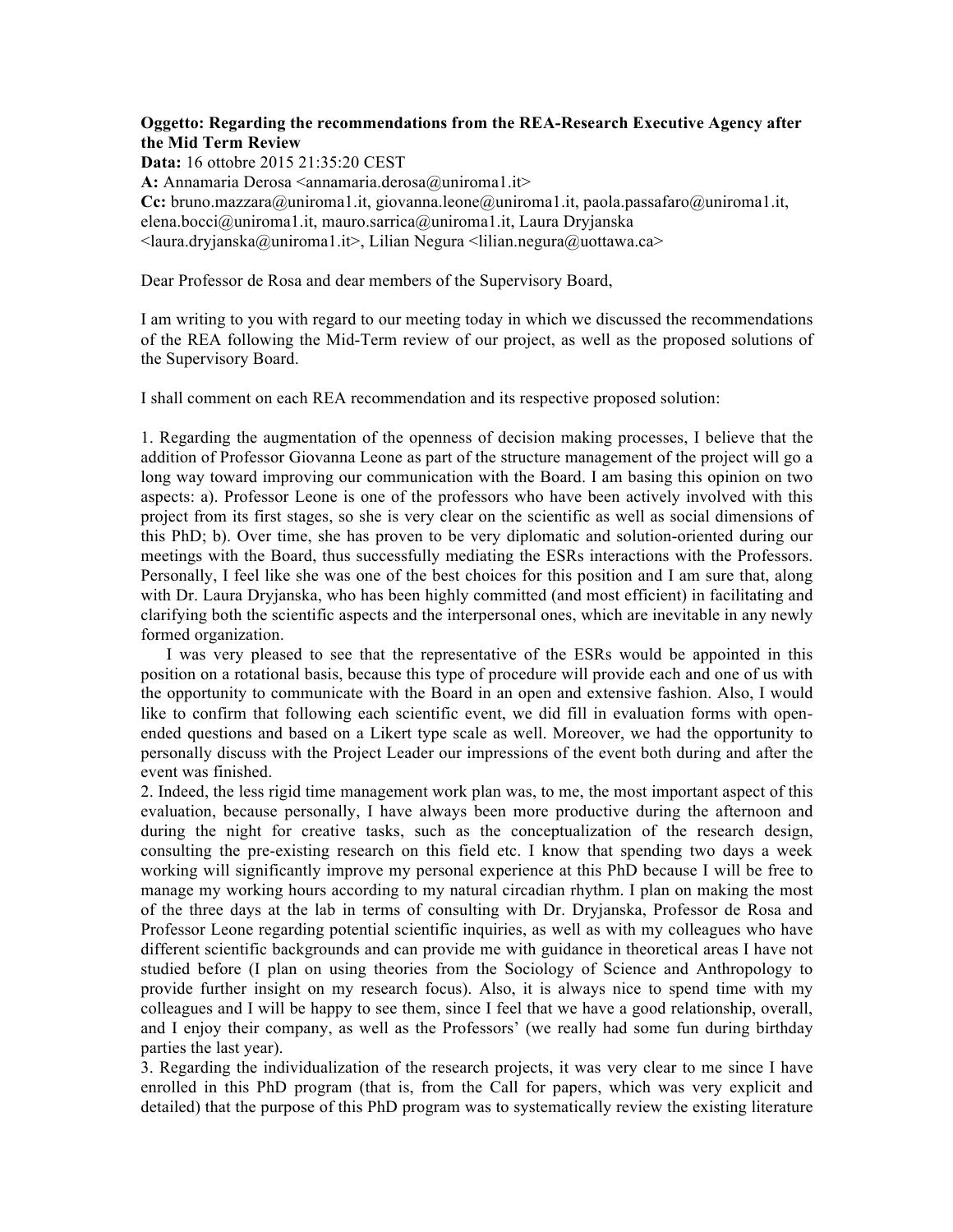on Social Representations Theory using a method (meta-theoretical analysis) designed by Professor de Rosa and previously used in her past publications. The method consists in employing both qualitative and quantitative analyses in this type of systematic review, so that the analysis of the literature may be performed in depth with more refined statistical procedures. Each of us, however, is working on a different focus and has a different object of research, which, in turn, require a different theoretical and interpretative framework, and also different statistical analyses, according to the ESR's own research design and hypotheses. I am, for example, working on the Mapping the Impact and Dissemination of SRT in North America, Asia, Oceania and Africa. My theoretical framework will combine theories from the Sociology of Science, Cultural Psychology and Anthropology, as I attempt to shed light on the reasons that underlie the weaker penetration of the theory in these geo-cultural contexts. My focus is thus very specific how can it not be individual if no one else is tackling my research questions? So basically, to sum up, I have an individual theoretical framework, I have individual hypotheses, individual research designs, for which I will take the relevant and applicable data from the meta-theoretical analyses on which I am now working and, if need be, I will collect other data to investigate my hypotheses.

 To be clear, I agree with the individualization strategy proposed by the Board (which I already knew because it was communicated to us from the first day we met if I remember correctly - that we are greatly encouraged to make use of our individual scientific backgrounds to conceptualize our thesis and also to make use of our colleagues different expertise in order to expand the scope of our papers, which I actually did so far and will keep on doing). As I said, doing the meta-theoretical analyses means gathering data about our participants, which are the publications in our case. This is the stage at which we are now, which is in line with the internationally agreed upon procedure of conducting a systematic review (first, choosing the papers, then, gathering information regarding them). Since the number of publications that fall under our individual topics are of course not the same, we divided the phase of gathering this type of data among ourselves, so if someone completely changes their research focus, the entire project is at risk of falling apart, just like Domino pieces. So I do share the vision of the Supervisory Board that completely changing the methodology employed to gather the data (the nature of which, again, was clear since the Call for Papers) would affect the integrity of the project (which is not to say that adding things that are relevant to the topic would not be of great use - I myself plan on adding another research endeavor which falls in line with my project).

4. I have already discussed with my co-tutor (Professor Lilian Negura) and members of his department regarding my Career Development Plan and have identified some future opportunities that fall in line with my further interests. Also, while still in Italy, I had the opportunity to speak with several professors that attended our Summer / Winter / Spring Schools / Sessions, who shed light on some of my future professional plans by informing me of some more closeted details about research work - these events provided me with the chance to interact informally with practitioners and theorists alike, which is great, because they shared with me their personal experiences in the job market, about which I could not have found out within more formal contexts.

5. Indeed, my secondment destination was chosen in line with my research focus - I am studying the impact and dissemination of SRT in North-America, Oceania, Africa and Asia and I am in Canada, at the University of Ottawa. Professor Lilian Negura was more than welcoming and helpful on both a personal and professional level and he facilitated my access to physical and human resources provided by the UOttawa. I did receive e-mails from Professor de Rosa and Dr Laura Dryjanska who checked if I arrived safely and whether I managed to find optimal solutions for accommodation, transportation etc., and although I did manage to solve all these issues, it was nice to be asked. Moreover, being in contact with the North-American culture provides me with more insight regarding the cultural differences that may contribute to the disparity of the dissemination of SRT around the globe, which aids me in the conceptualization of the paper.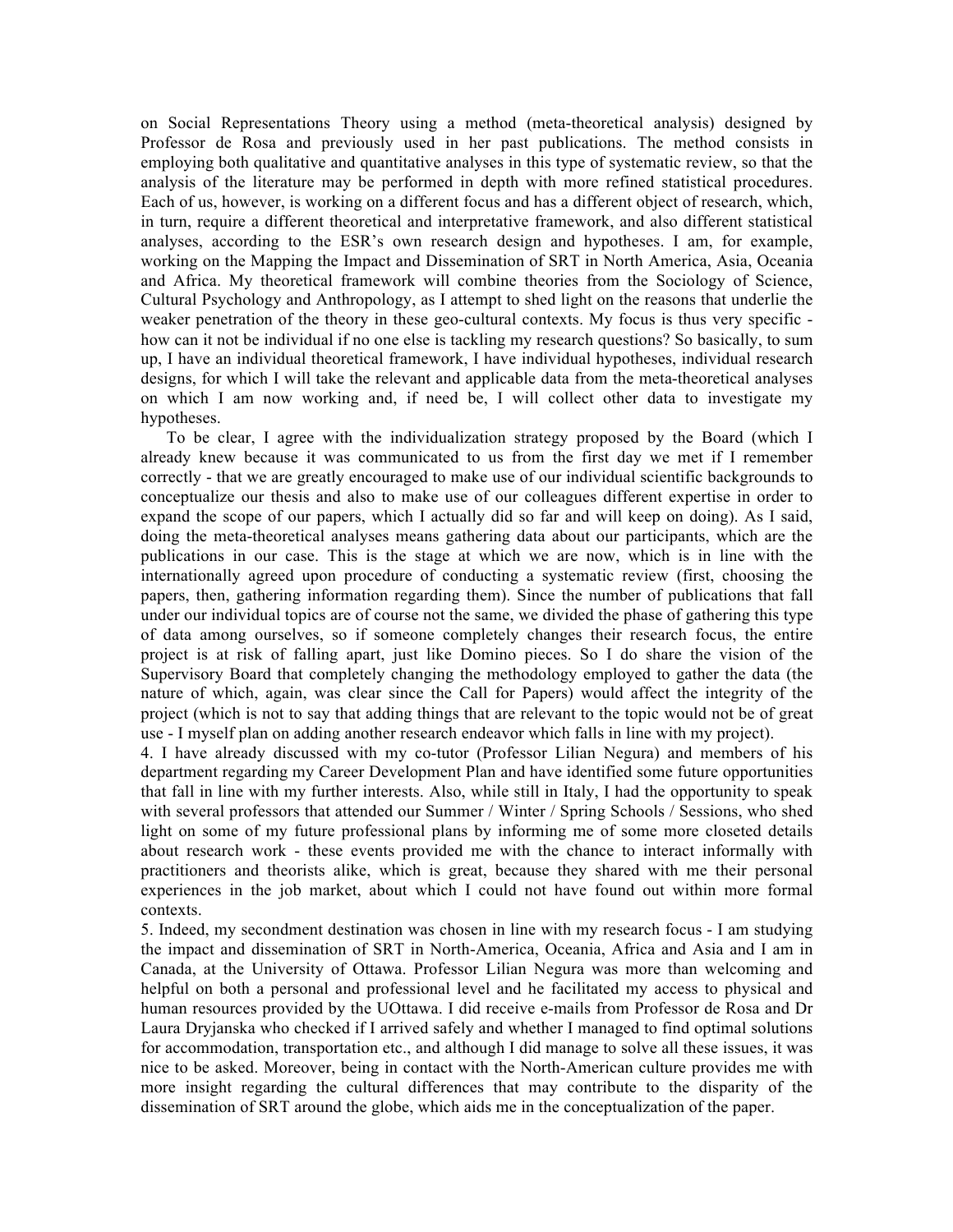All in all, I would like to add that my purpose here is very clear to me: to retrieve new publications for my thesis, to participate in events related to the topic of my research, to enhance my social networking opportunities and to be immersed in the North-American academic and organizational culture, so that I may have a better understanding of their perspective on SRT (Moscovici himself needed to visit North-America in order to understand their apparent resistance to this theory).

6. As I have previously mentioned, the work for the electronic library is actually a step in our own research - gathering information regarding our participants. All types of systematic reviews (classical narrative reviews, meta-analyses, narrative reviews etc.) that I have read about took their publications one by one and gathered from them the information relevant to their own research questions. The fact that this data will be used for an online platform as well which is capable of performing multidimensional statistical analyses on the data is, in my view, a positive aspect - we would have to create a database for our research anyway, but in this manner, the data per say will become a library.

7. Given that the first phase of the project was to identify our participants and gather basic information about them (the bibliometrical dimension of my research project), it seems logical to me that my other tutors will be more involved in the future - Professor Negura has already shown great support in this area by sharing with me his own experience in analyzing bibliometric data within the framework of SRT and offering to provide me with future assistance with my research. Also, upon my arrival in Italy, I believe that Professor Leone will have more time to discuss with me my ideas and my approaches regarding the data, and given her experience in this field and general willingness to support students (that I have noticed so far), I am quite hopeful that she will provide me with the necessary guidance as the project moves forward.

8. To me, it seems reasonable that I should be reimbursed from funds dedicated to this project if the conference I am attending is related to this project.

9. Regarding the contact with the industry and the private sector, I feel like we had plenty representatives of three different institutions were present at the events organized by the EuroPhD (Summer Schools, Winter Session, Spring Session). Also, Dr Grigore Havarneanu, one of the alumni of this PhD who has worked in the private sector shared with us his strategies and his experience there. I always felt very satisfied with these contributions (the speakers had very good communication skills and they encouraged interactive sessions) and I am happy to hear that we will have more of these sessions in the future.

10. I think it is important to encourage the interdisciplinary aspect of the PhD by individual presentations created by the ESRs, because we have very diverse backgrounds and it will be of great help for me to find out more about anthropological and sociological theories and their connections with SRT, as perceived by specialists with already one year of contact with SRT. I would feel very comfortable to ask my colleagues any and all questions related to the topic, as the context would probably be more informal; this is a great idea and I am looking forward to its implementation.

11. Surely, writing research papers is of great importance and I do believe that it cannot be achieved in one training session, but rather during an extended period of time.

12. We already had individual presentations at the first Summer School and yes, I agree that we should have them again - it was a good experience for me both from the writing a research paper point of view and also from the oratorical point of view.

13. I always found the materials of the guest lecturers on the website in advance.

On a different note, from what I have gathered today from my meeting with the Supervisory Board, 10 ESRs have stated that they are dissatisfied with the scientific dimensions of this project. I would like to clarify my position in this regard. I have known what this project entails before applying for it, from the Call for Papers and the links to the EuroPhD website. My decision to apply was based on the fact that I wanted to conduct this type of research, specifically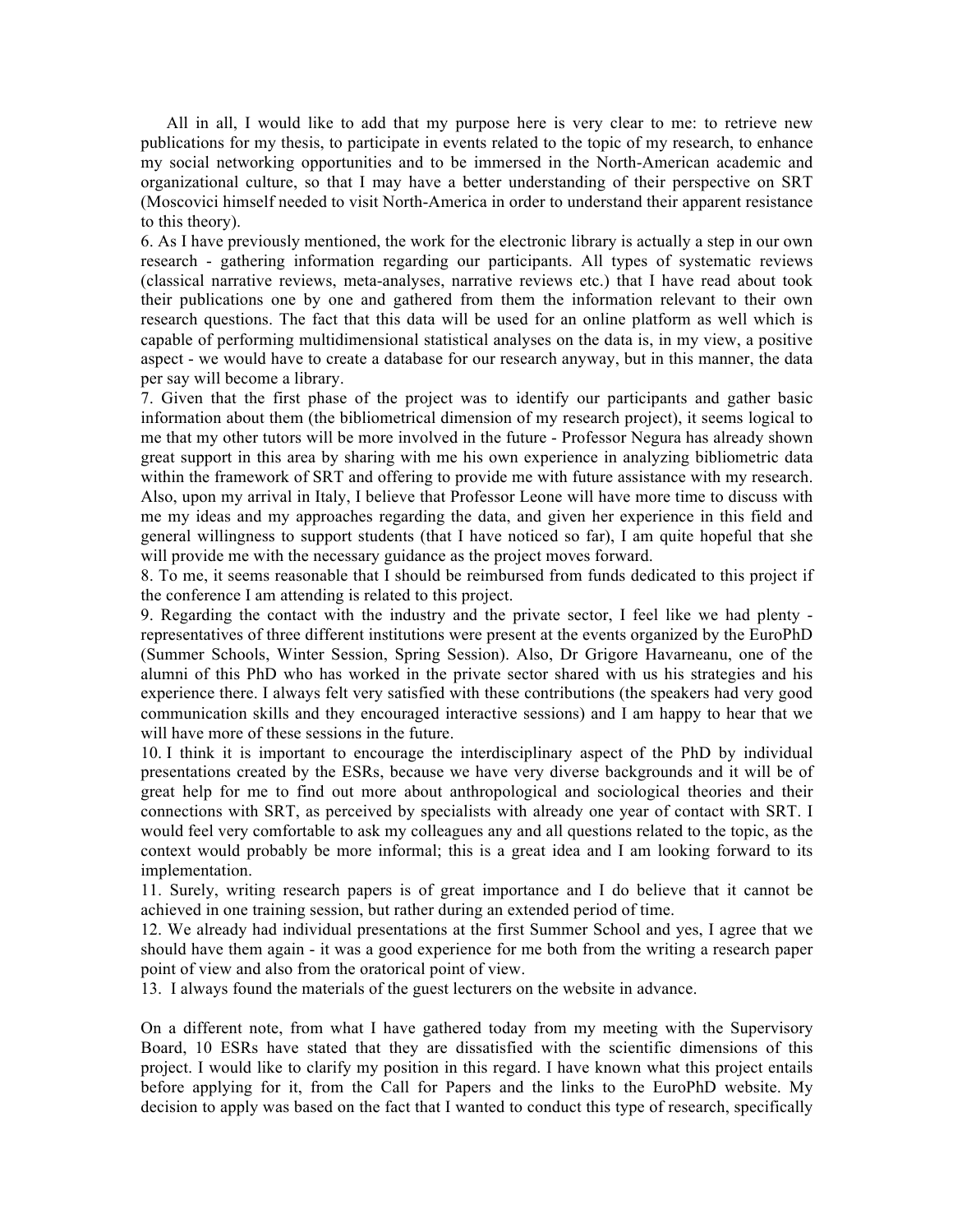because I find it both pleasant and useful for my professional development as a researcher. After more than a year spent here, I can say that my initial expectations were met, because the project followed its projected trajectory that I had anticipated based on the project description. To me, critically reviewing the pre-existing publications in this field (which is what I am doing for my thesis currently and have been doing since January, after the initial part with collecting the bibliometrical data was over) is a great opportunity to get acquainted with both the theoretical and empirical intricacies of this research field. This is a very special type of training – the opportunity to critically assess and discuss with experts theoretical, empirical and methodological issues – which is going to result in a systematic review of the literature in my PhD thesis. Nowadays, there is a lot of pressure for researchers to be able to publish in high Impact Factor journals, and I have noticed that systematic reviews that employ both qualitative and quantitative methodologies (such as mine, if I finish my project) have been accepted by such renowned journals, so the ensuing thesis and the article I shall publish based on it will be a great addition to my Curriculum Vitae.

Also, to conclude, I would like to highly emphasize that it is very important to me that I finish my PhD in 3 years' time – this is perhaps the most important part of my Personal Development Career Plan, because time is a very valuable resource that I do not like to squander. On my part, I have conceptualized my paper and worked on it for more than a year – it is important to me to be able to keep my research focus and my research design, as I am very much attached to them and what to see my paper through in its due time.

Best regards,

Mihaela.

-- **Mihaela-Alexandra Gherman**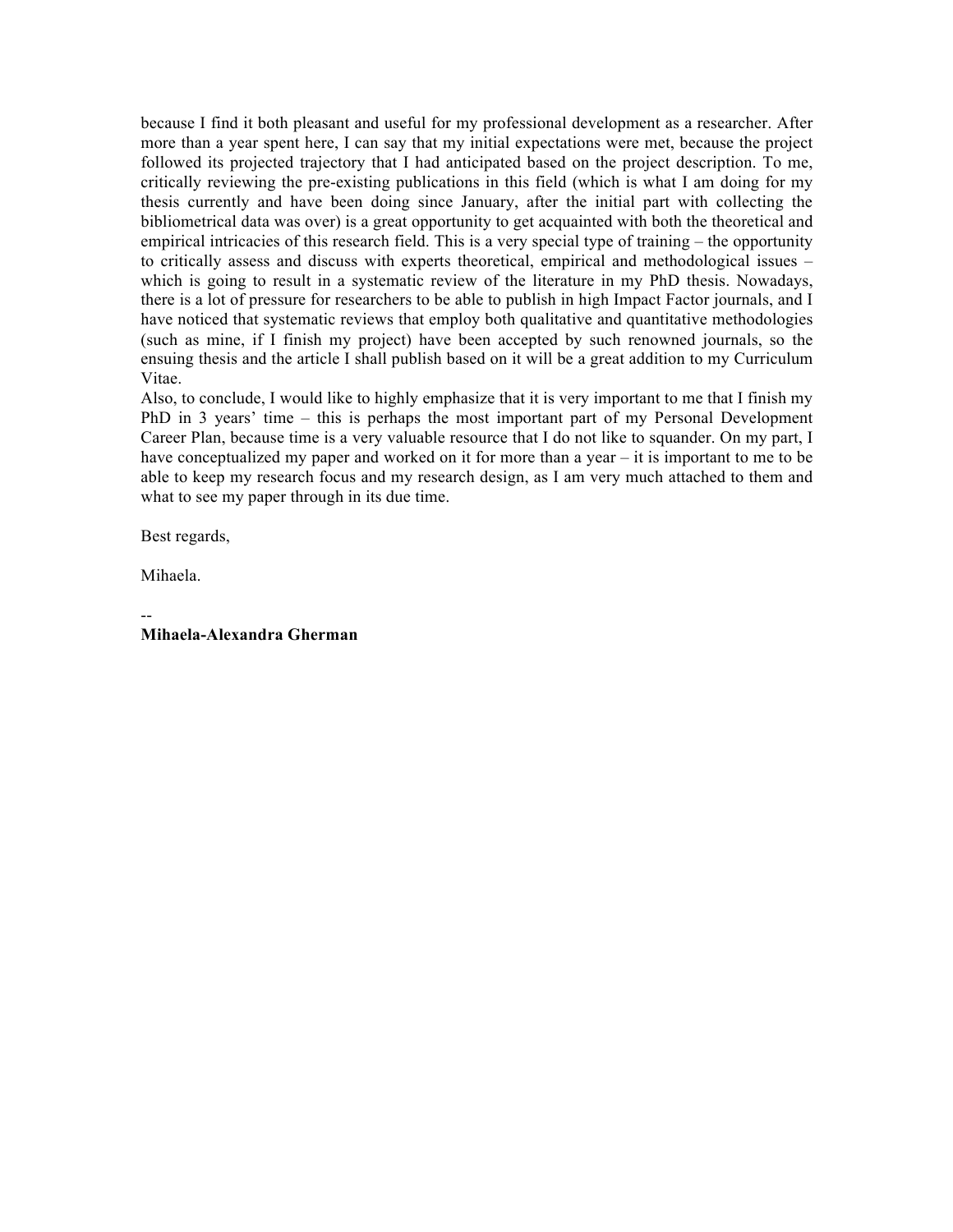# **TERESA FORTE**

**Research Focus "Mapping the impact and dissemination of the social representation theory across different geo-cultural contexts: "Latin America", the most fertilised scenario"**

### **Oggetto: RE: Feedback REA recommendations**

**Data:** 20 ottobre 2015 01:04:48 CEST A: Annamaria de Rosa <annamaria.derosa@uniroma1.it> Cc: bruno Mazzara <bruno.mazzara@uniroma1.it>, giovanna Leone <giovanna.leone@uniroma1.it>, Paola Passafaro <paola.passafaro@uniroma1.it>, Elena Bocci <elena.bocci@uniroma1.it>, Laura Dryjanska <laura.dryjanska@uniroma1.it>, mauro Sarrica  $\leq$ mauro.sarrica@uniroma1.it>

Dear all,

I hereby express my agreement with the proposal elaborated by the Sapienza Supervisory Board taking into account the REA recommendations.

After consulting it carefully, I believe that these changes will be a profitable venue to reach the project goals while also meeting individual interests within the So.Re.Com joint IDP scope.

I also want to stress that the information made available to me as an ESR and the contents of the EC contract as defined by Annex 1 are coherent. Furthermore I deeply apreciate the possibility to discuss ,as a member of a team, these matters that can arise in an ongoing research process.

Kind regards,

Teresa Forte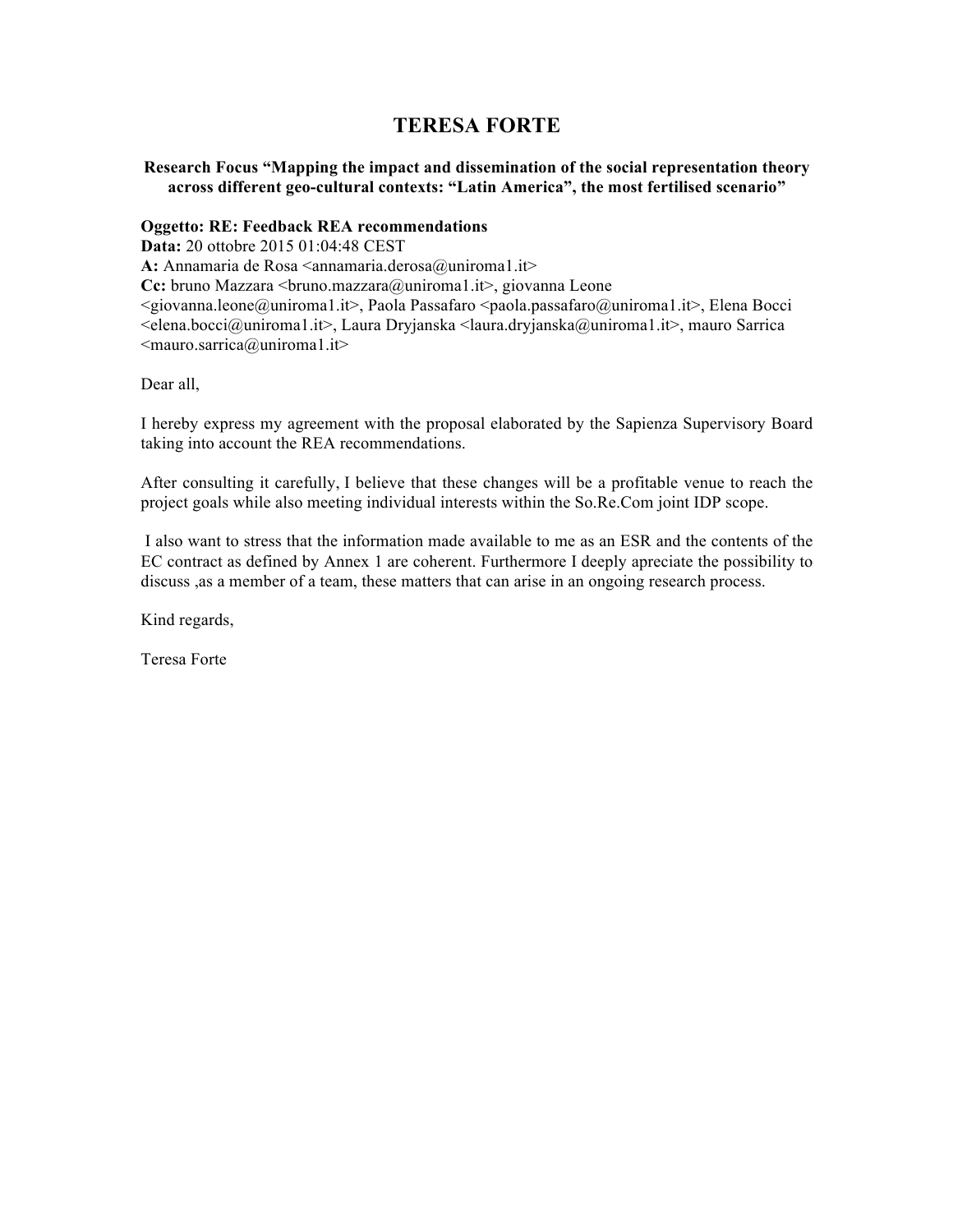# **AMINAT RAMAZANOVA**

### **Research Focus "Taking stock of the literature in the thematic field of Science, Social Representations and Communication"**

## **Oggetto: Re: Document to be discussed during the on-line Meeting with Sapienza Supervisory Board**

**Data:** 19 ottobre 2015 11:47:01 CEST

A: Annamaria de Rosa <annamaria.derosa@uniroma1.it> Cc: bruno Mazzara <bruno.mazzara@uniroma1.it>, giovanna Leone <giovanna.leone@uniroma1.it>, Paola Passafaro <paola.passafaro@uniroma1.it>, Elena Bocci  $\le$ elena.bocci@uniroma1.it>, mauro Sarrica  $\le$ mauro.sarrica@uniroma1.it>, Laura Dryjanska  $\leq$ laura.dryjanska@uniroma1.it> Rispondi a: Aminat Ramazanova <amina-kh@mail.ru>

Dear Prof. Annamaria de Rosa,

I would like to give you my feedback concerning our online meeting.

I support your proposal to integrate a representative of the ESRs in the Supervisory Board composition. This integration will make a decision making process more open as R.E.A. suggests, as the ESRs' representative can actively take part in discussing and solving the problematic issues together with the SB.

As for the lab attendance time, I appreciate a lot the opportunity to work in the Lab with all the facilities that we have at our disposal. Having enough experience of work in academia to judge and compare, I can tell that. To my mind, it is better for the research we are carrying out to have these 2 days working at home as you suggest. These days I am going to concentrate on the creative part of writing the paper.

I'd like to specify that I have no intention to change my research topic, even if there was an attempt made by Agnese Pastorino asking EU commission to do it. I do not trust at all the fellow who carried out such actions speaking on my behalf even without informing me as the person involved. Especially that I decided to apply for the So.Re.Com. Joint-IDP, for the call gave as much information as I needed to get a full picture of the project and see if the topic I applied for was in accordance with my interests and my disciplinary background.

Concerning my career development plan I'd like to revise it, including, for example, attending some courses/ classes to develop my skills in using such software like IRAMUTEQ, SPSS, etc., which will help me to do proper analysis of the data collected for the thesis. I'll provide a detailed version of my career development plan in a due time.

As for the secondment period, I got a chance to carry out some research in China, collect the data for my thesis and exchange some experience with my colleagues at Nankai University and Tianjin University of Technology and Education, where I gave several lectures; and I also attended some scientific events and the 18<sup>th</sup> National Academic Congress of Psychology at Tianjin Normal University.

To my mind, introducing regular schedules for individual supervision is definitely a better way to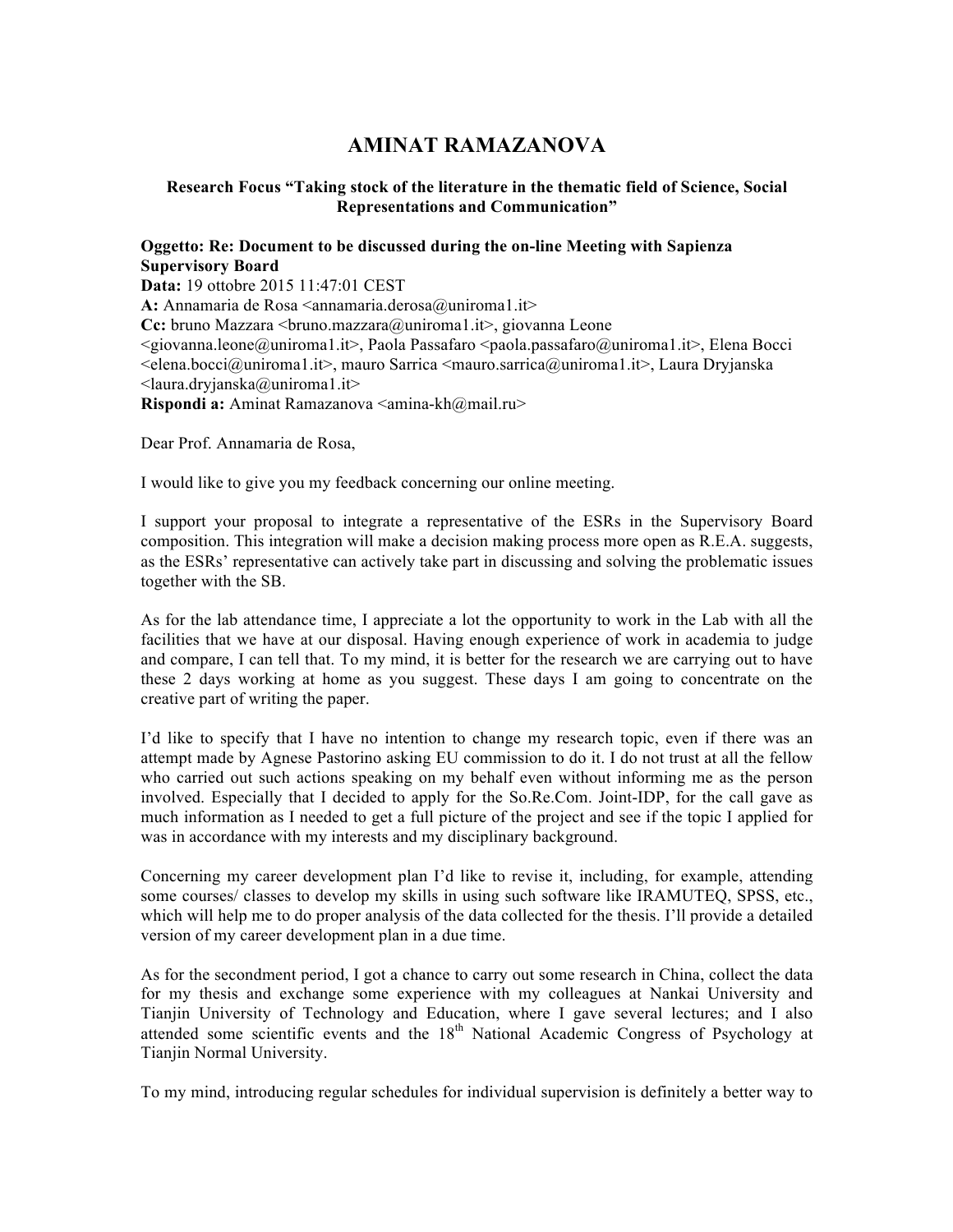proceed with writing the thesis, as we'll have more time to consult on individual basis with the supervisors on research design, methodology, and methods to be used when analyzing the data, etc. Moreover, I consider individual supervision to be more productive when carrying out the research.

In this regard I also suggest presenting individually authored research papers at summer school or any other scientific event, for it is a more effective way to introduce the research results.

I'd like to add that I am very motivated to write a very good thesis on the topic that was assigned to me and get my PhD on Social Representations and Communication, as I see a high potential of the So.Re.Com. Joint-IDP, not to mention the possibilities that it gives each of us to enlarge our networking opportunities.

Best regards,

Aminat Ramazanova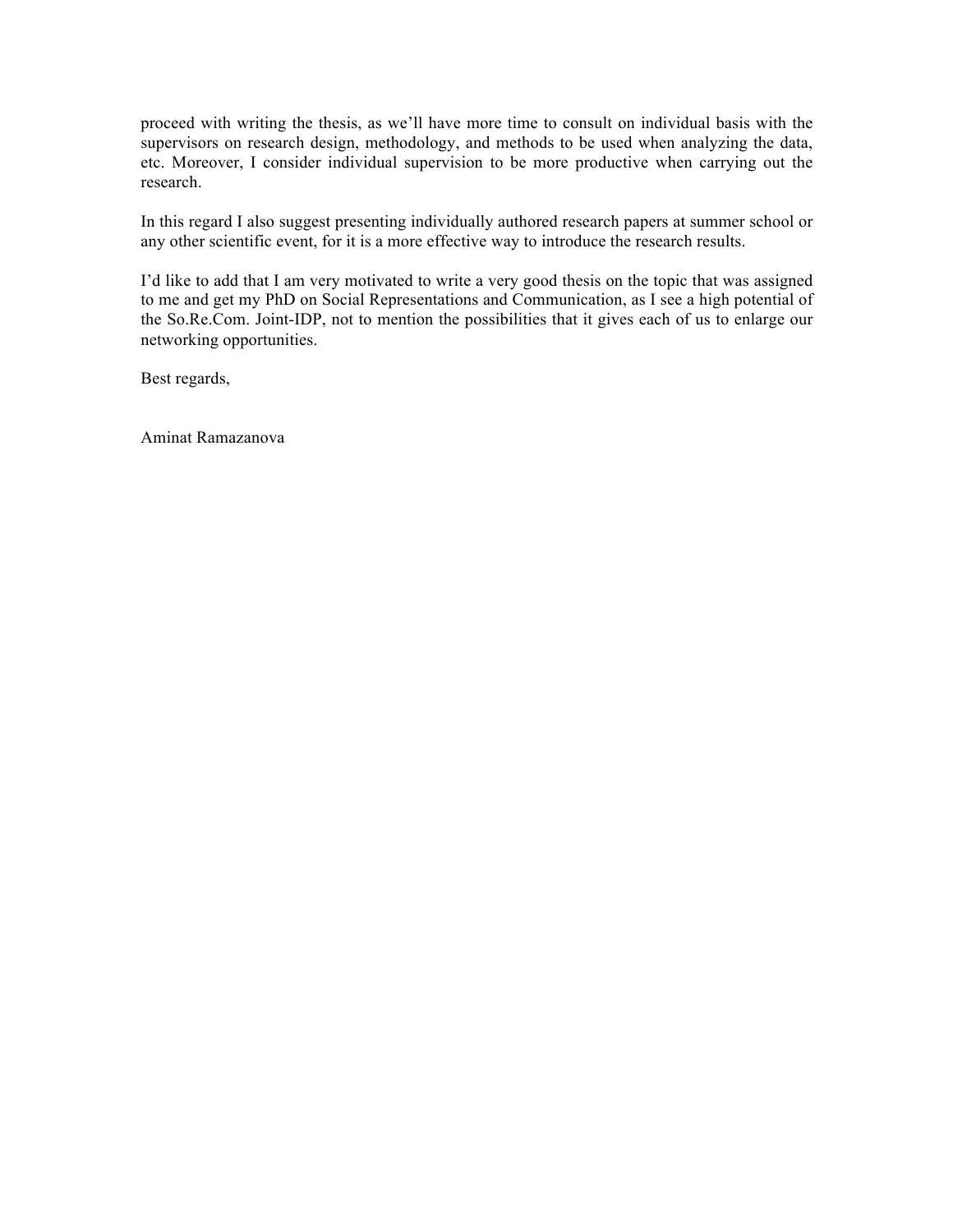# **BORJA DE MADARIA**

### **Research Focus "Taking stock of the literature in the thematic field of Social Representations and Environment"**

# **Oggetto: Proposals after meeting with Sapienza Supervisory Board**

**Data:** 09 novembre 2015 21:54:09 CET **A:** Annamaria Derosa <annamaria.derosa@uniroma1.it>, Bruno Mazzara <bruno.mazzara@uniroma1.it>, Giovanna Leone <giovanna.leone@uniroma1.it>, Paola Passafaro  $\leq$ paola.passafaro@uniroma1.it>, Elena Bocci  $\leq$ elena.bocci@uniroma1.it>, Laura Dryjanska <laura.dryjanska@uniroma1.it>, Mauro Sarrica <mauro.sarrica@uniroma1.it> **Cc:** Ioana Guraliuc <ioana.guraliuc@uniroma1.it>, Marija Adela Gjorgjioska  $\leq$ marijaadela.gjorgjioska@uniroma1.it>, Maryia Kukharava  $\leq$ maryia.kukharava@uniroma1.it>, Laura Arhiri <laura.arhiri@uniroma1.it>, Agnese Pastorino <agnese.pastorino@uniroma1.it>, Anatomic 0909 <ana.tomicic@uniroma1.it>, Mihaela-Alexandra Gherman <mihaelaalexandra.gherman@uniroma1.it>, Teresa Forte <teresa.n.f@hotmail.com>, Amina Ramazanova  $\leq$ amina-kh@mail.ru>, Gabriela Monica Panzaru  $\leq$ abrielamonica.panzaru@uniroma1.it>, Carlos Filiberto Miguel Aguilar <carlosfiliberto.miguelaguilar@uniroma1.it>, Filomena Berardi  $\leq$ filomena.berardi@uniroma1.it>, holman@psih.uaic.ro, Alain clémence  $\leq$ alain.clemence@unil.ch>, marada@fss.muni.cz, marthadealba uami@yahoo.com.mx, lorena.gildemontes@ehu.eus, fabio.lorenzi-cioldi@unige.ch, lilian.negura@uottawa.ca, brigido.camargo@yahoo.com.br, nkguanjian@yahoo.com.cn, Erich Kirchler <Erich.kirchler@univie.ac.at>, seidmann@ub.edu.ar, Mariangeles Molpeceres <Angeles.Molpeceres@uv.es>

Dear Members of Sapienza Supervisory Board and all the rest of members of the network,

Attached to this mail is my letter of comments and proposals to the R.E.A. suggestions to improve the SoReCom Joint IDP Project.

Best regards.

--

borja de madaria

## **MY PROPOSALS IN ORDER TO ADDRESS THE R.E.A. SUGGESTIONS TO IMPROVE THE SoReCom JOINT IDP PROJECT.**

Paris. November, 9th 2015

Dear members of Sapienza Supervisory Board,

I think it is time to react. After many days of being shocked because even the best valued project can be not very well valued in its management, it is time to say something. After many days of disappointment after discovering that, in my opinion, you were not really facing the R.E.A. suggestions, it is time for me to make my own proposals.

We all know (you may know it better than anyone because you are psychologist) that it is very easy to lose a good name or reputation due to wrong actions, even just one of them. And we all also know that it is very difficult to lose a bad name or reputation even with a lot of right actions. Right is not enough, we need the best. And I think that we have to locate the R.E.A.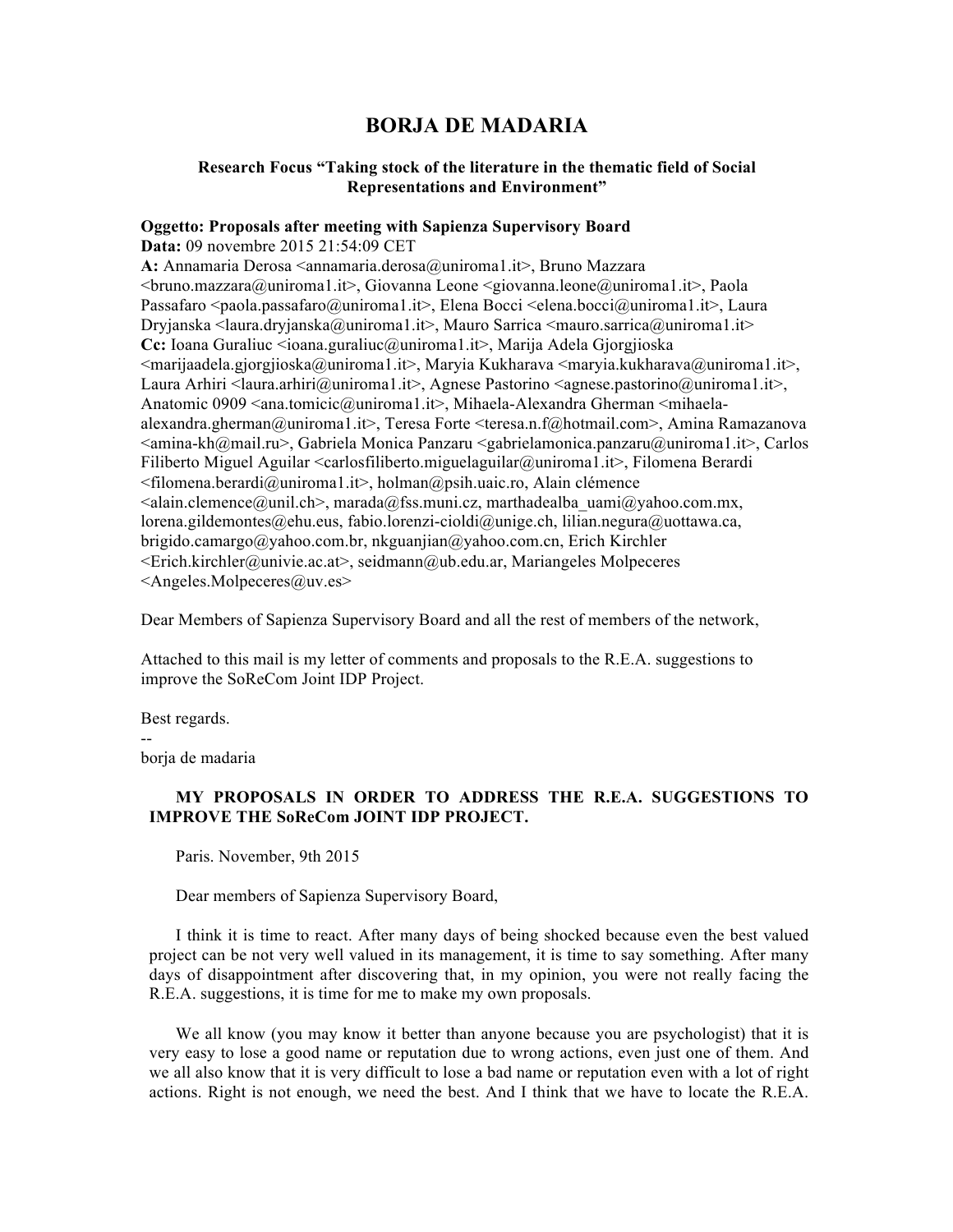suggestions in the search of the best for the project. They are not criticizing the goals of the project, its design, or its relevance. This part still remains highly valued. They are mainly asking the best possible training for each one of the 13 ESR, which is also in the contract. And the best means, in this case, individualization.

Individualization, in my opinion, does not mean that everyone can do what they want. Individualization means adapting the project to the specific characteristics of each researcher in order to take the best possible results. I think it is possible to reach an agreement between the goals of the project and the needs of those who carry it out. There is not any good project that does not take into account those who have to develop it. And, in my opinion, the REA suggestions are mainly focused on the management of the human capital you have selected. They made two types of suggestions, those related to training and those related to work schedule.

The REA suggestions 3, 4, 5, 7, 8, 9, 10, 11 and 12 (9 suggestions over 13) are related to our training, and they are focused on strengthening our initiative, our autonomy, our responsibility on the project, our judgement, our role, our needs, our opinions and so on. This means, in my opinion, that you are expected to really take us into account.

I think the most important suggestion (and the one you should, in my opinion, truly consider) is the 4th one, Personal Career Plans must be revised. I think that the individualization of the projects (suggestion 3) has to be individually agreed after discussions with each researcher in order to take the best outcome of everyone and consequently improve the goals and the scope of the common project. I think that the review of the secondment plans (suggestion 5) and the appointment of new second supervisors (suggestion 7) have to be fitted to each ESR and you are expected to respect and facilitate these changes and, even, new secondments for anyone who need it and ask for it in their Personal Career Plan. The same approach to individualization should be taken with the requirements for conference participation (suggestion 8), the increasing of contacts with private sector (suggestion 9), the strengthening of the interdisciplinary aspect of the training (suggestion 10), and the training in writing papers (suggestion 11).

I think the R.E.A. is asking for real and meaningful changes (and not only improvements as you suggested) in Personal Career Plans in order to be really personal in accordance with the global project. All these suggestions should be individually discussed with each ESR and included in their Personal Career Plans. Each ESR should be listened in order to decide the precise combination of all the other suggestions that better fits their needs, interests and background. All those specificities have to be written as a contract in our Personal Career Plans and we all are expected to respect them. You should realize that our personal success on achieving our personal goals is also the success of the training program. And the success of the training program is an important part of the success of the global project. I feel that the better way to show a real commitment with the REA suggestions asking for individualization is by facing seriously the issue of the individualization of Personal Career Plans.

On the other hand, suggestions 2 and 6 are related with work schedule. They are asking for more flexibility and the reduction of some tasks. I think that, on this issue, you are sending a contradictory message; and R.E.A. members, who I assume are intelligent, understood it immediately. You always speak about the project as the best. Its relevance, its excellence and its pioneering vision are always in your discourse. But, conversely, you are forcing your team to work in regular conditions with regular schedules and regular tasks, and monitoring and controlling them very closely. In my opinion this way of managing the work is clearly showing the lack of trust in the human team carrying out the project. And distrust in the team means distrust in the project itself. This is, in my opinion, the message you are sending to the reviewers. When you perceive you have the best and you believe in the skills, the commitment and the possibilities of the human capital under your supervision you are always open to their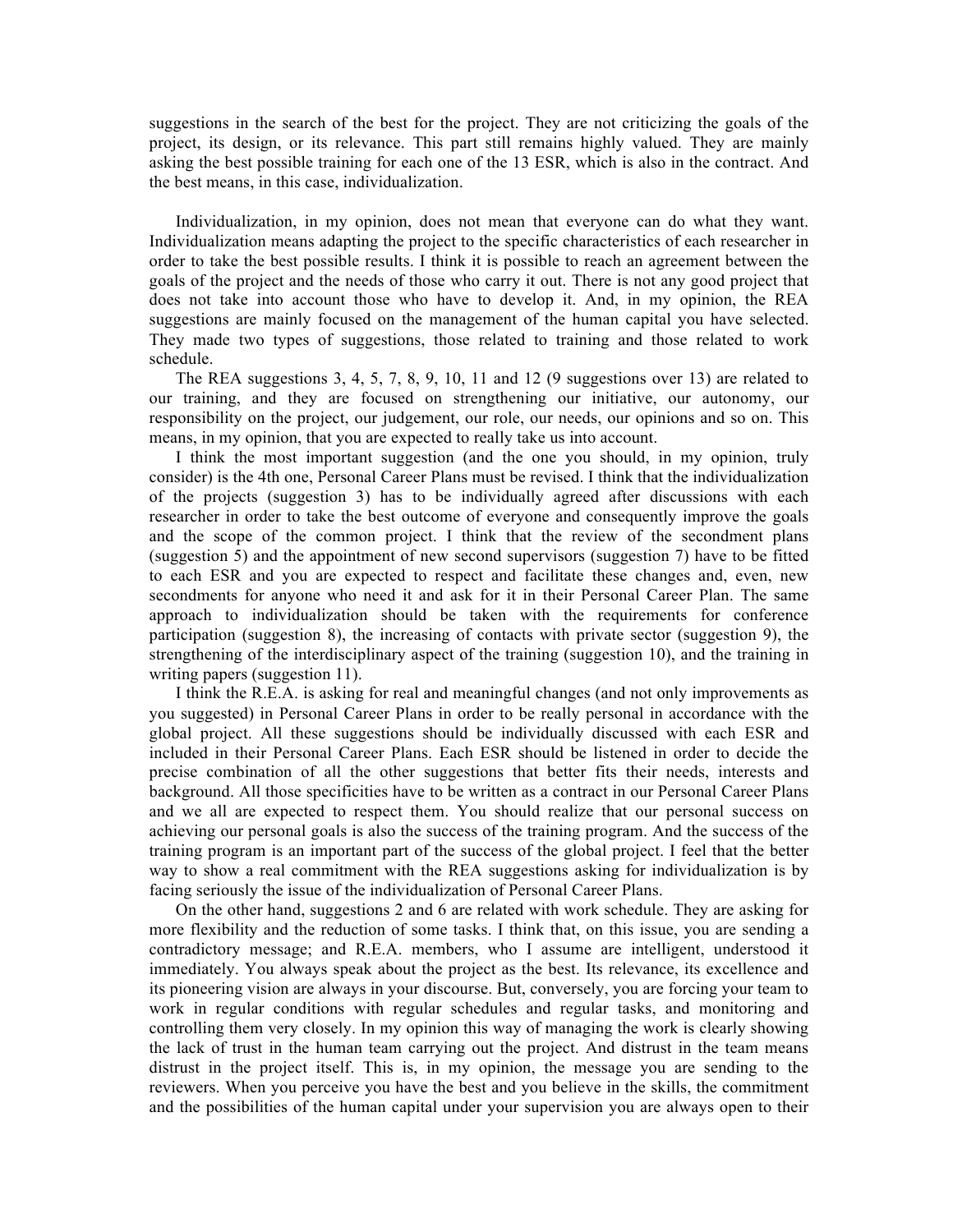suggestions in order to implement the adjustments that better fit with their needs, routines and way of working. I think that the kind of intellectual work we are doing is perfectly adapted to a flexible schedule without mandatory presence in the lab. As you could realize these months, our task is very well adapted to work by goals instead of by physical presence. In my opinion, presence in the lab should only be mandatory for common work on special days in the week. If we achieve the common goals, the more the project is adapted to personal requirements, the better the results will be.

If you treat your human capital as regular, you will obtain regular outcomes. But if you treat them as the best, you will have the best.

And the best is what we need now.

Yours faithfully.

7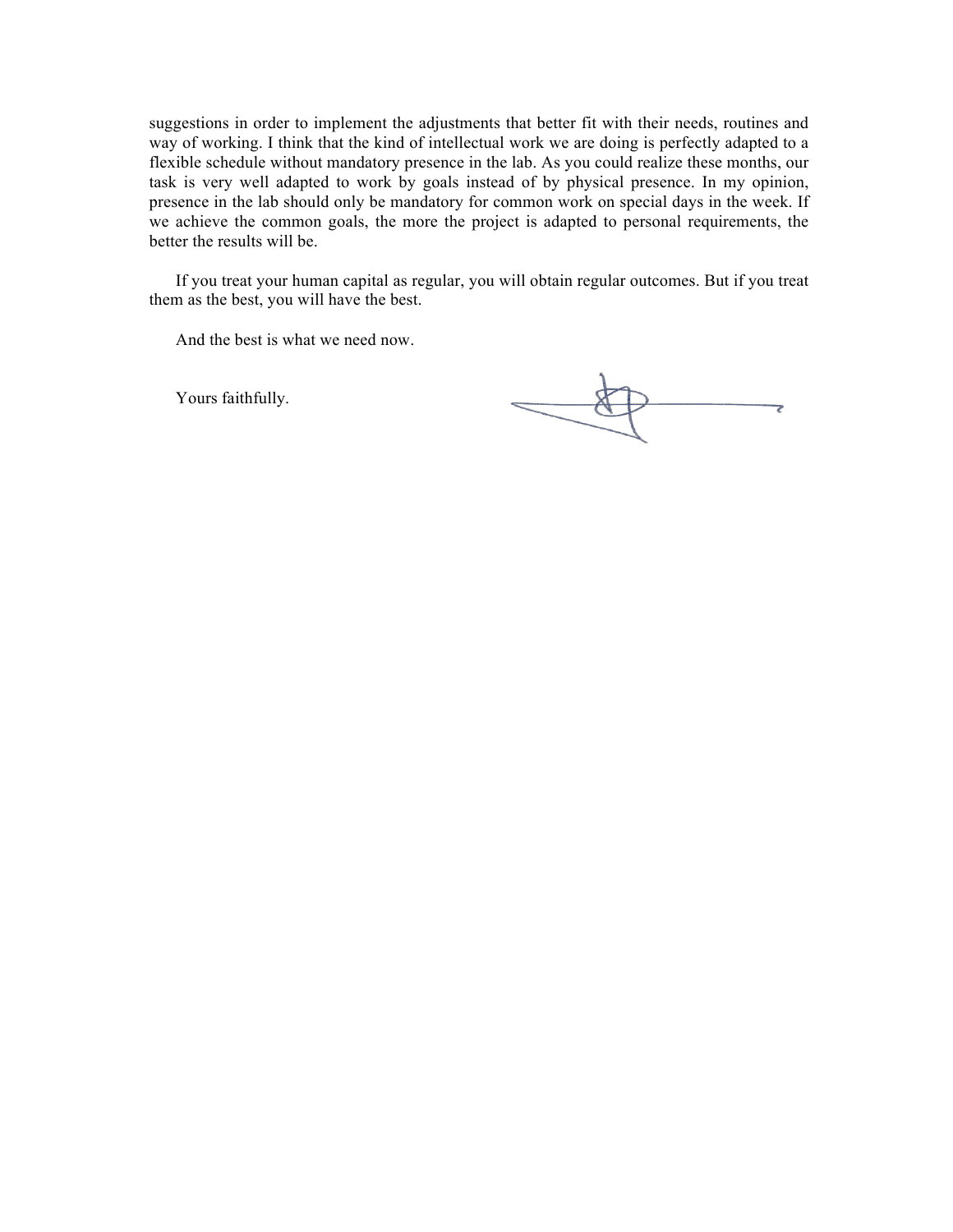# **GABRIELA MONICA PANZARU**

### **Research Focus "Taking stock of the literature in the thematic field of Social Representations, Economy, Advertising, Marketing and Organizational Contexts"**

### **Oggetto: Re: Revised and integrated version of the replies to 13 REA recommendations Data:** 09 novembre 2015 16:01:15 CET

A: Annamaria Derosa <annamaria.derosa@uniroma1.it>, Laura Dryjanska  $\langle$ laura.dryjanska@uniroma1.it>, Bruno Mazzara  $\langle$ bruno.mazzara@uniroma1.it>, Giovanna Leone <giovanna.leone@uniroma1.it>, Mauro Sarrica <mauro.sarrica@uniroma1.it>, Paola Passafaro <paola.passafaro@uniroma1.it>

Dear Prof. de Rosa and Members of the Supervisory Board,

I am writing this letter in a less formal manner in order to express my opinion regarding the way of addressing the REA suggestions and also the group dynamics surrounding these issues. In my opinion the REA suggestions have been properly addressed, successfully integrating (in my opinion, of course) everyone's wishes. As part of the group I expressed in several occasions the desire to carry on with my research and other tasks. However, I want to stress forward that the dynamics that followed the Mid-term review significantly slowed my work effectiveness. Therefore, perhaps some people might still have dissatisfactions which in my opinion are due to the lack of clarity about what is research, how is it done and also unrealistic expectations about it.

Publishing in peer-reviewed journals as well as ISI journals offered me the opportunity to experience the less pleasant part of scientific research. I have to say that research is not always fun and certainly is not like going on a trip or traveling (maybe it can be but in a metaphorical sense). I know that some people want that their job to be as pleasant as traveling but this is not the case of scientific research. In my opinion in our job the peaks of satisfaction and motivation are at the beginning, when you have the idea, and at the end when you finished and have in front of you the whole picture. In between it's a lot of laborious work, reading and discipline. Some people, like me for example, appreciate this type of work and some other people might prefer playing with toys instead, favor variety, or switching the task once at every five minutes, not caring whether finishing what they started or not. Also some people might hide behind the conflict in order to find pretext to escape doing their job, well in other words this is human nature probably. I sense that it is a widespread idea that being part of this project people have only rights and no obligations or responsibilities, and this takes us back to the lack of discipline argument.

I also have difficulties in understanding why there is so some much stubbornness in going to all the conferences in the world. There is a lot of sense in attending conferences if you have something to communicate. Let's be clear I am not denying at all the training component of this type of activity but I strongly think that in our group this particular component is highly overrated. In addition I also stress that conference attending have been encouraged.

All in all I truly hope that everything will work in our favor and everybody will be content. I like this program and I am looking forward to get back and do my research with maximum efficiency!

Sincerely,

Monica Panzaru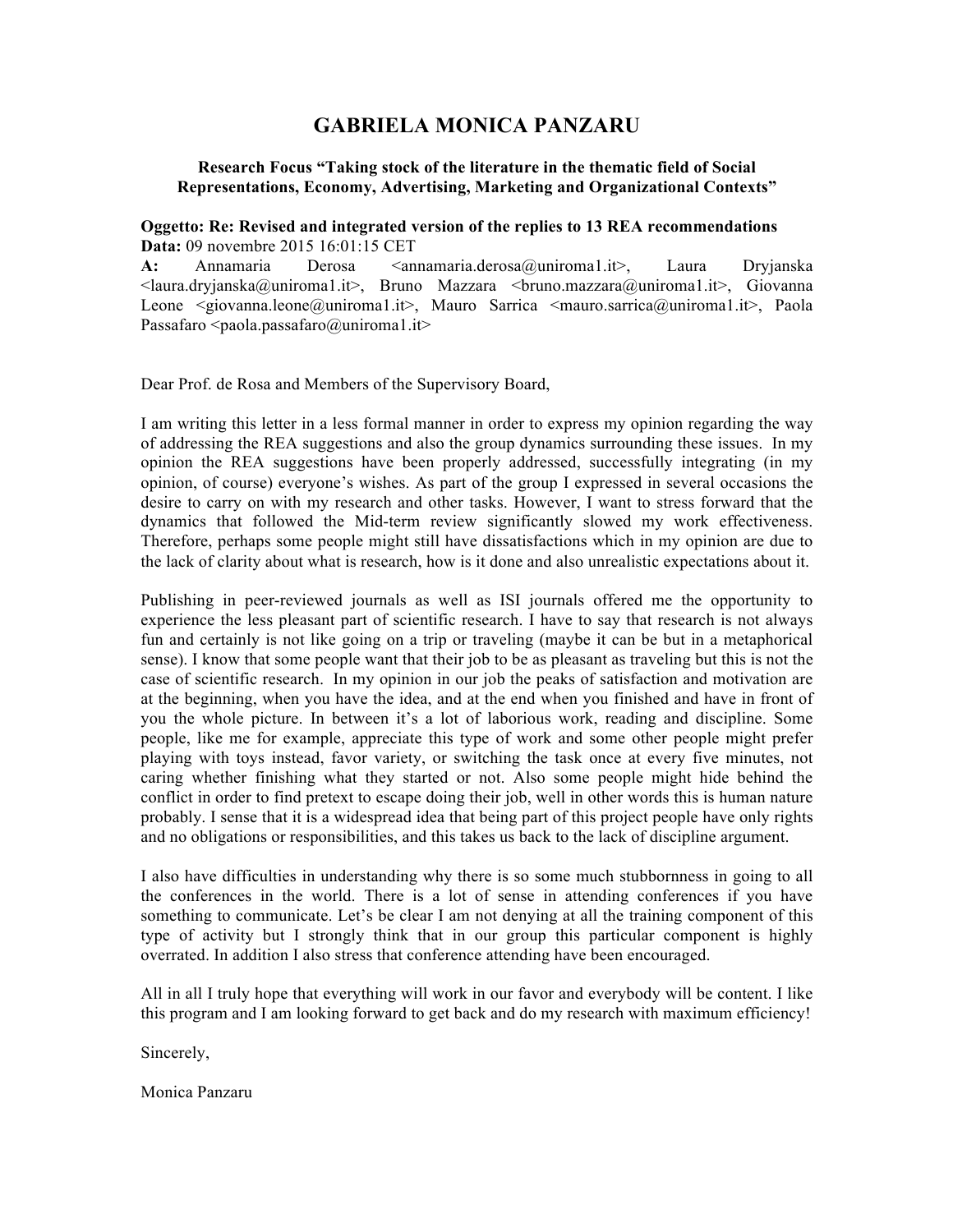## **Oggetto: Feedback regarding the solutions proposed by the EuroPhd Supervisory Board Data:** 19 ottobre 2015 13:19:39 CEST

A: Annamaria Derosa <annamaria.derosa@uniroma1.it>, Paola Passafaro <paola.passafaro@uniroma1.it>, Bruno Mazzara <bruno.mazzara@uniroma1.it>, Mauro Sarrica  $\leq$ mauro.sarrica@uniroma1.it>, Giovanna Leone  $\leq$ giovanna.leone@uniroma1.it> **Cc:** Laura Dryjanska <laura.dryjanska@uniroma1.it>

Dear Prof. de Rosa and members of the Supervisory Board,

The purpose of this e-mail is to express my feedback about the recommendations made by REA after the Mid-Term review of the project, discussed on October 14<sup>th</sup>. Further on I will comment about the recommendations made as well as about the solutions proposed.

**1.** One of the most important solutions is the improvement in the decision-making process by including prof. Giovanna Leone as active part of the management. I am very pleased with this decision prof. Leone will be of great help in our group due her expertise. I rest assured that she will provide a good communication between us (as a group) and the Supervisory Board. Over the time prof. Leone has proven to be willing to help us with our research but nonetheless she is very diplomatic and solution oriented.

I find the idea of each of us having the chance to play an active role in the decision-making process (on a rotational basis) as being a great improvement in the management part of the project. In this way each of us will have the opportunity to mutually exchange information in a more open manner.

**2.** Now I will comment on what I call the most important improvement of the project. Having the opportunity to work two days per week from home will result in an increase of productivity in my case. Everyone one of us has its own rhythm when it comes to doing research. These two days per week will help us reach the maximum of productivity regarding our research. I think the proportions (the two days per week working from home and the other three working at the lab) are suitable for our needs. When will carry on with our activity at the Lab we will have the guidance of prof. de Rosa, prof. Leone and dr. Laura Dryjanska, they will meet our expectations in terms of research questions and other future inquiries. Also I would like to stress that working at the Lab will make possible the contact with my colleagues of whose knowledge I could profit since we have different backgrounds for example: Sociology, Anthropology etc. My background lacks this kind of training but the discussions with my colleagues could supplement that.

3. Taking into consideration the individualization of my research project I want to emphasize that I agree with this solution and also I was aware even before I filled the application for this PhD (from the Call for Fellowship) of the type of research that I have to complete. It was clear from the beginning that I will have to fulfill a systematic review of the literature on Social Representations Theory. In my opinion I found this type of research very challenging and I also think that after 50 years of research in the field of Social Representations Theory a rigorous review of the literature is needed and will be a great advancement in the field. I was also aware of the method used, the meta-theoretical analysis implies using qualitative and as well as quantitative methods in order to obtain clear understanding of the literature. I think by now everybody is familiar with the terms of narrative review or systematic review (as qualitative methods) as well as meta-analysis (as quantitative methods) and how these methods are deepening the knowledge in different fields.

Since my research focus is a thematic one, it involves Taking stock of the literature in the thematic field of Social Representations, Economy, Marketing, Advertising and Organizational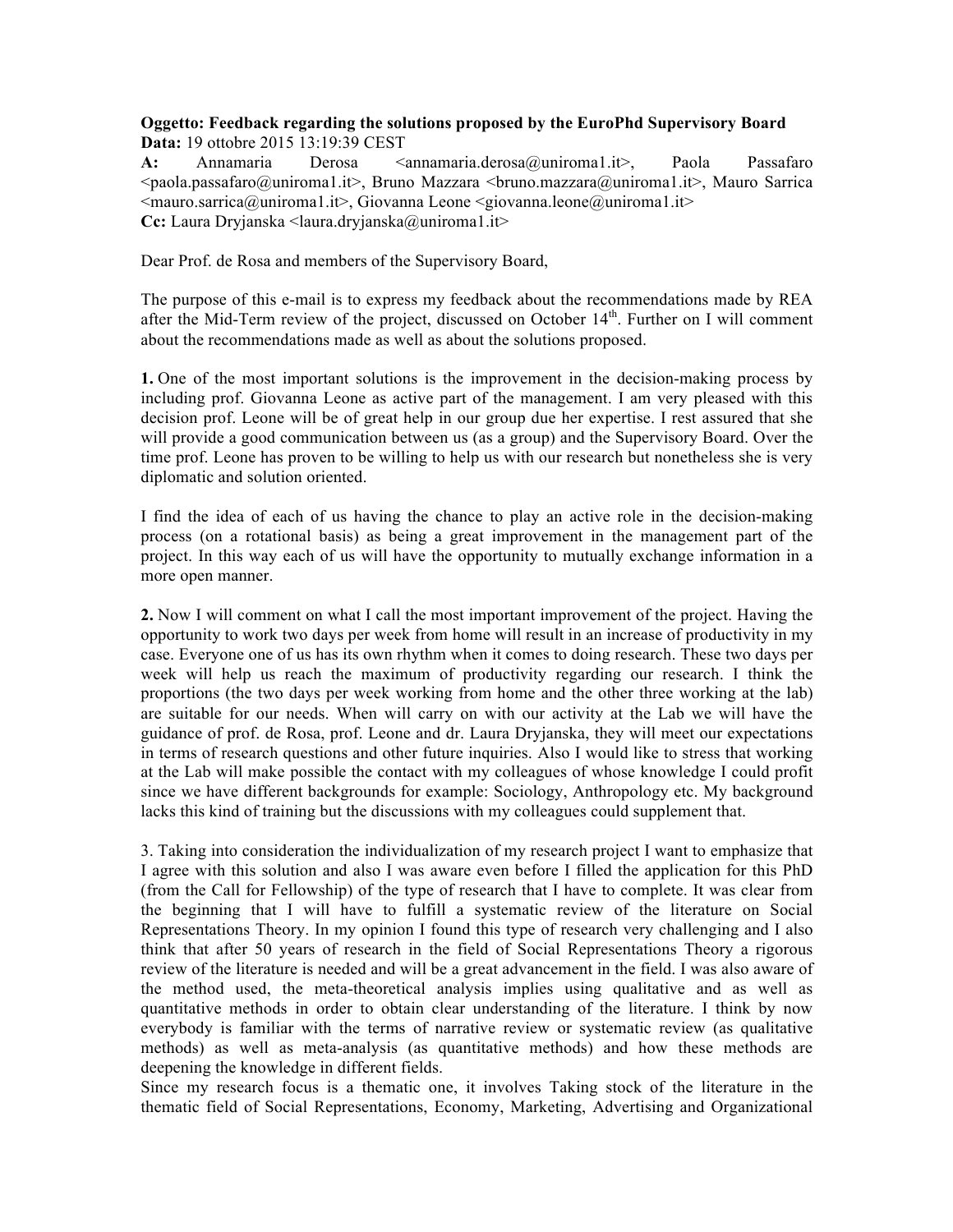Contexts and it includes an important number of empirical studies which will allow me to perform meta-analysis. I already formulated hypotheses and also I thought of ways through which I will individualize my research.

I agree with this solution and from later on this will be the next step in our research. The first step was gathering data (articles and other type of papers), as this type of research requires, since our participants are represented by the publication in our case we had to proceed carefully in this respect choosing the proper subjects for our research.

4. I want to mention that I've been discussing with my co-tutor from the University of Vienna, prof. Erich Kirchler, whom has been very helpful providing answers and insight about my research. Also I already participated in September at the IAREP-SABE Joint Conference, a international conference in Economic Psychology, one of the most important in this line of work. I participated at this conference with the paper called: **The Wide Diffusion of the Social Representations Theory in the Thematic Field of "Economics, Advertising, Marketing and Organisational Context".** The participation at this Conference was highly important for my training since it was the first time when I presented a paper in at a International Conference. Also my career plan includes future participation and communications at this Conference. To summarize I already reviewed my Career Development Plan together with my supervisors and it is in line with my needs and background. Another important topic in my Career Development Plan is finishing this PhD, as scheduled, in three years.

5. My secondment destination is very well chosen. My research focus includes taking stock of the literature in the thematic field of Social Representations of Economy, Marketing, Advertising and Organizational Contexts and my secondment is as I mentioned before at the University of Vienna, the department of Economic Psychology. The professors from this University have contributed significantly to the thematic filed of Social Representations of Economy and in the present moment this secondment gives me the opportunity to interact with them, attend seminars and improve my knowledge in this respect. In conclusion, my secondment is going very well and I could say without exaggerating that it has fulfilled my highest expectations.

6. Working on the electronic library it was a huge help in gathering data about our participants, which are as I mentioned before, publications. All the other types of research similar with ours (narrative, systematic or thematic review) implies gathering data about the publications. Also the online platform will be a great help in carrying on statistical analysis on the data.

7. My supervisor is showing a great support in line with the research project and I am very happy for having the opportunity to work with him.

8. As I mentioned before, my participation and communication at an international conference was approved and more than that was encouraged. Prof. de Rosa as well as dr. Laura Dryjanska showed great support during this process, this attendance deepened my knowledge in the field by learning about new statistical procedures that I could use during my research.

9. We are constantly in contact with people from the private sector. We had several communications during which they presented various strategies and effectively shared their experience. Also I could notice the change in their discourse and way of acting in comparison with the academia.

10. I agree with the further developing of the interdisciplinary training but also I would like to mention that this already happened in various occasions during Summer Schools, Spring and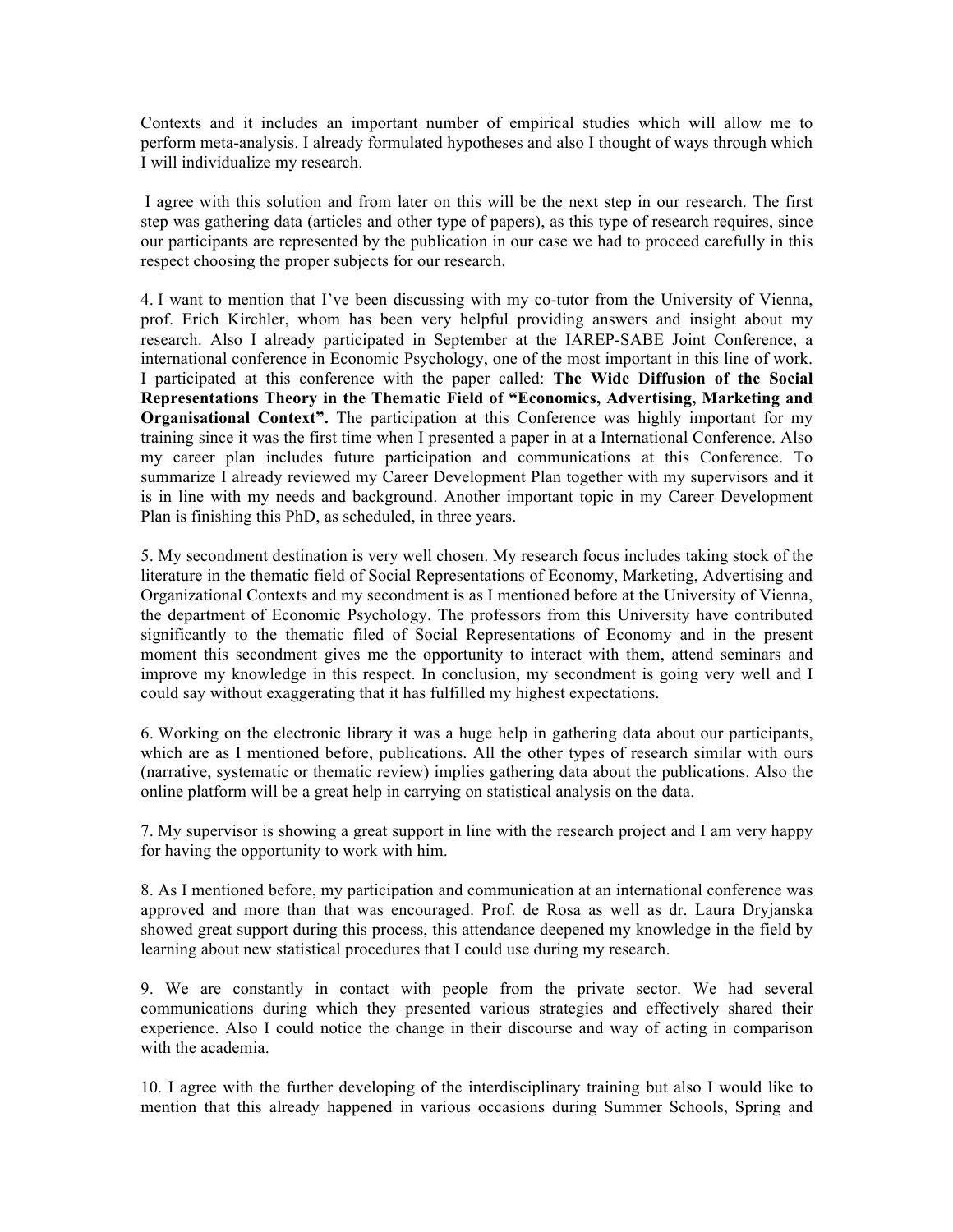Winter Sessions.

11. I agree with the training in writing scientific papers. During my secondment I will attend the Scientific Writing Seminar at the University of Vienna in order to improve my writing skills.

12. I agree with presenting individual papers as we did every Summer School.

13. Here I want to mention that so far I didn't encounter any problems in accessing online the lectures.

**In conclusion I want to state that I am pleased with the solutions proposed and also what is more important, I knew from the beginning before applying (from the Call for Fellowship) what kind of research I have to develop. Actually that was what convinced me to apply, doing systematic review and thematic review is very important and doing it well is a challenge. This project received very good reviews and personally I think that the difficulties that exist are not because of the project and way it has been conducted. I think that the emotions in this case have to be put aside and managed in some other way, in other context not through official channels.**

**I also want to highlight that is crucial for me to finish this PhD in 3 years. I could say that this will be added as a must in my Career Development Plan.**

Regards,

**Monica Panzaru**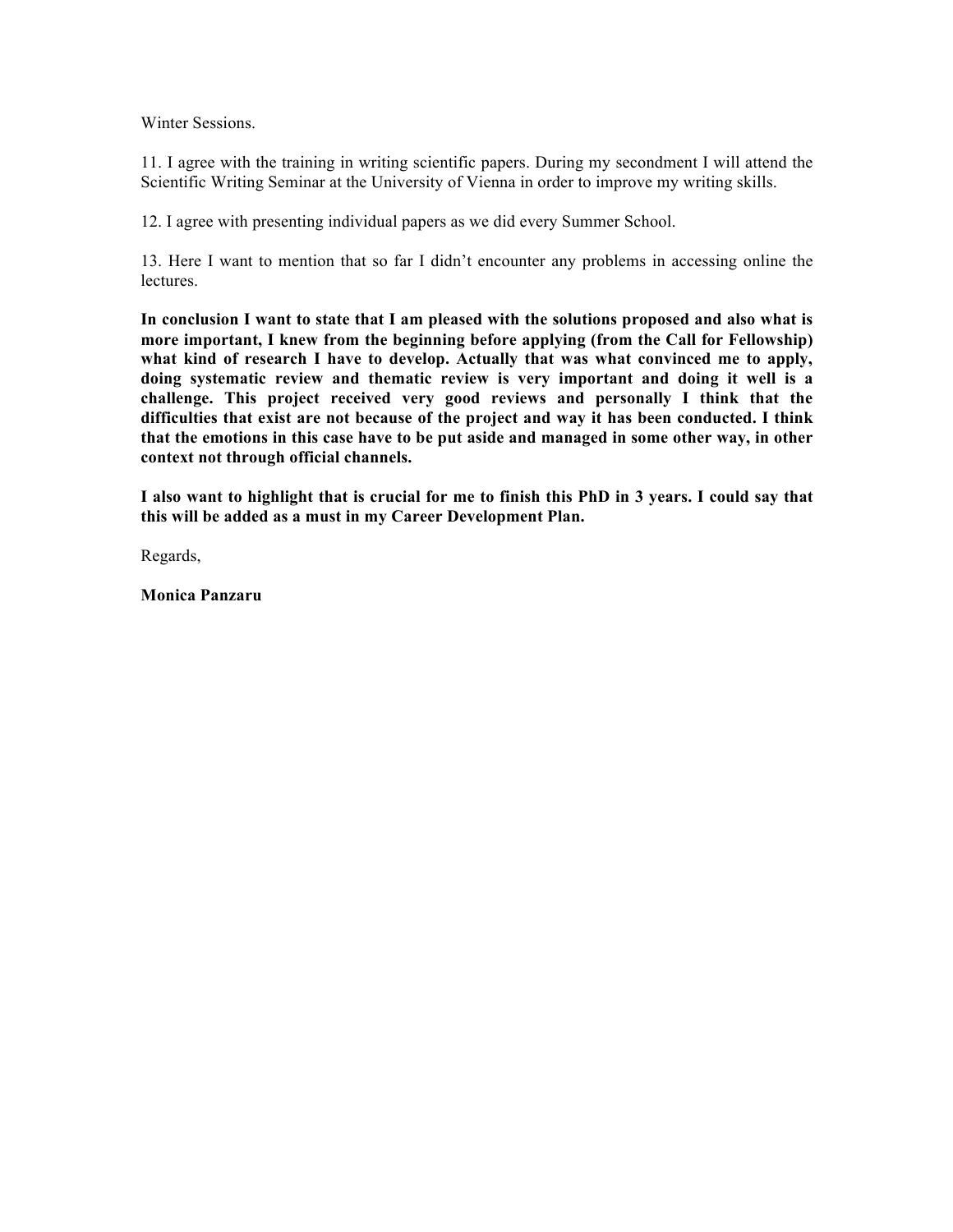# **CARLOS FILIBERTO MIGUEL AGUILAR**

## **Research Focus "Taking stock of the literature in the thematic field of Social Representations, Community & Health"**

**Oggetto: suggestions and comments to improve the SoReCom-Joint‐IDP Project**

**Data:** 19 ottobre 2015 08:30:52 CEST A: Annamaria Derosa <annamaria.derosa@uniroma1.it> **Cc:** Laura Dryjanska <laura.dryjanska@uniroma1.it>

Dear Professor Annamaria,

I send my comments and suggestions, point-by-point

## **R.E.A. Suggestion n° 1**

I agree with that it is including a Program Coordinator and is Professor Giovanna Leona. I hope that we can have meeting with the Professor Giovanna Leona so that we can know your point of view and know how we work according to his new position.

For the election of representative of the ERS's, would be great that we could choose two people, so when one of them unable to attend meetings or activities of the ESR's, other person could replace it.

## **R.E.A. Suggestion n° 2**

The plan to work pre-defined 2 days a week outside the lab, seems to me an excellent choice. In my case, in addition to the research activities that must be performed, I would be very helpful so that I can attend English classes at times more flexible, with these schedules can take classes in any school of languages and not private lessons.

## **R.E.A. Suggestion n° 3**

I agree that the methodology cannot be changed now or approach of the project since the essence of it would be lost, but I do believe that I could supplement and include some other types of analysis, methodology or scientific approach with the meta-theoretically analyzed, which can meet each of the individual projects and approaches.

## **R.E.A. Suggestion n° 4**

I agree with the decisions taken by Supervisors Board on the care plan, but I also think that it is good to return to make a revision of the care plan where we can include a review of the cotutores, supervisors and considering the new changes in the project.

## **R.E.A. Suggestion n° 5**

My secondment plan is in agreement with what is planned, as well as having the support and constant supervision. I would propose plan a joint work on a project of the co-tutor connected with our approach to research, this would be of much experience and we would know other job prospects in the host institutions.

### **R.E.A. Suggestion n° 6**

I understand the importance of the activity of the ESRs dedicated to the control of quality of data and metadata, and the importance of completing this part of the work, we have worked hard for a year and I think it is important to continue. But I also believe that it is important to implement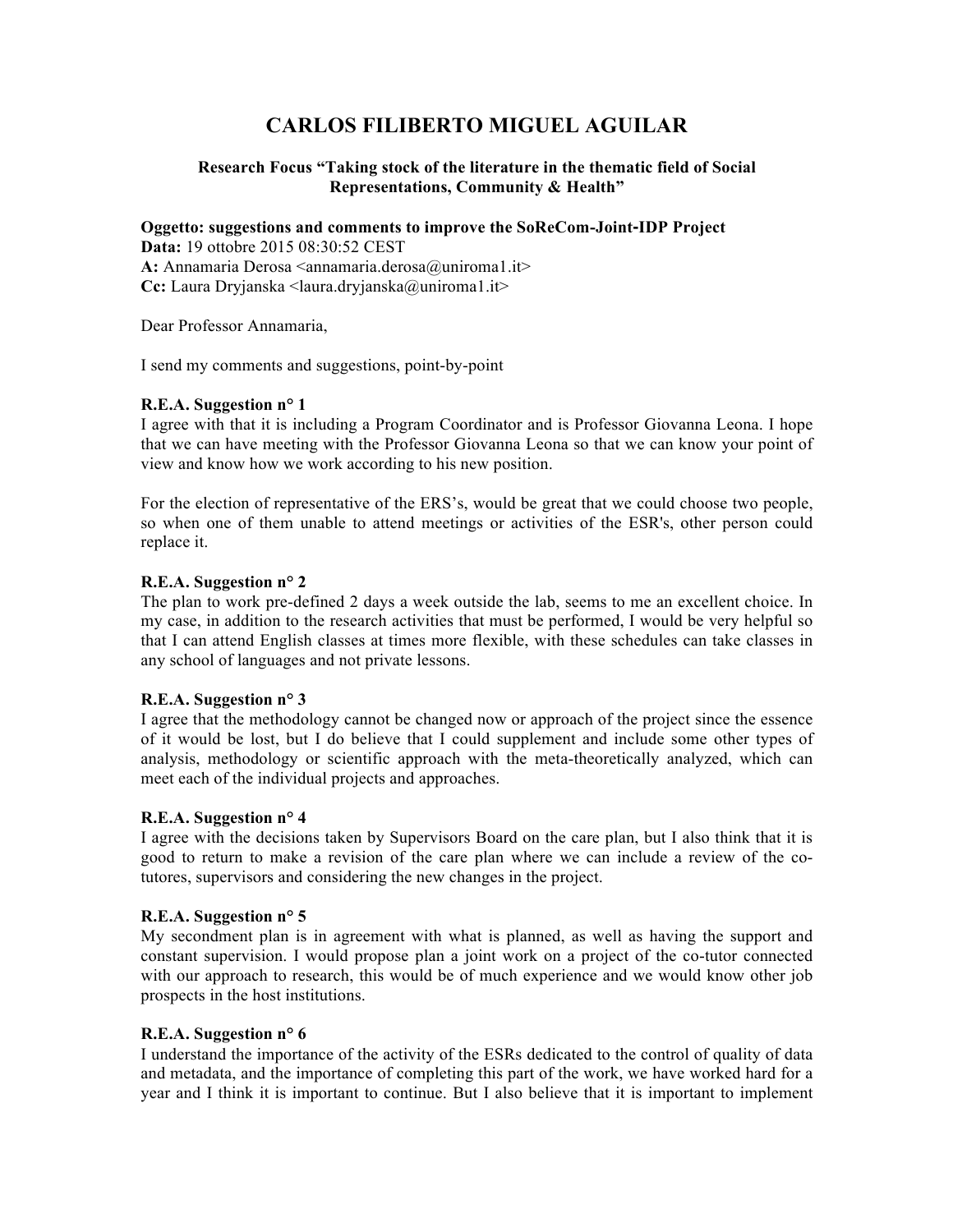more activities intellectual extras that help complement the work and take us out of the monotony.

### **R.E.A. Suggestion n° 7**

As I've mentioned above, I agree to the inclusion of a new supervisor and hope more contact and have another guide in our academic development.

### **R.E.A. Suggestion n° 8**

I agree with the guidelines that has been taken for the Congress participation, although it would be nice to have guidelines to take some seminars or academic workshops at the University of Sapienza that are consistent with our projects and needs.

### **R.E.A. Suggestion n° 9**

I believe that the involvement of the partners non-academic can improve, since in addition to participating in the Conference also would include direct training activities with ERS's in order to maximize the benefits.

## **R.E.A. Suggestion n° 10**

I agree to the proposal to invite academics and professionals from diverse backgrounds to present their research at the network of scheduled training events.

### **R.E.A. Suggestion n° 11**

In addition to the activities proposed by the Supervisors Board, we can plan any external training for the presentation of scientific articles for publication, for example: by Elsevier, this would be very productive.

### **R.E.A. Suggestion n° 12**

The Supervisors Board spoke about this, there are "individual" presentations by the ESR's, in schools of summer, winter, and spring, in meetings of the lab and ESR's will continue with presentations at the following scheduled events.

### **R.E.A. Suggestion n° 13**

At conferences has been requested in advance the papers to the guest lecturers and the dissemination of papers has been made through the institutional page. I've been helping in the coordination of conferences and I think is good idea requires all papers ready with two weeks in advance, since it also gives us the opportunity to know the subject of the researchers before your presentation.

I am convinced that the decisions you make will be for the good of the project and everyone involved. I'm optimistic and I hope good results of this joint work.

Best regards

--

# **CARLOS FILIBERTO MIGUEL AGUILAR**